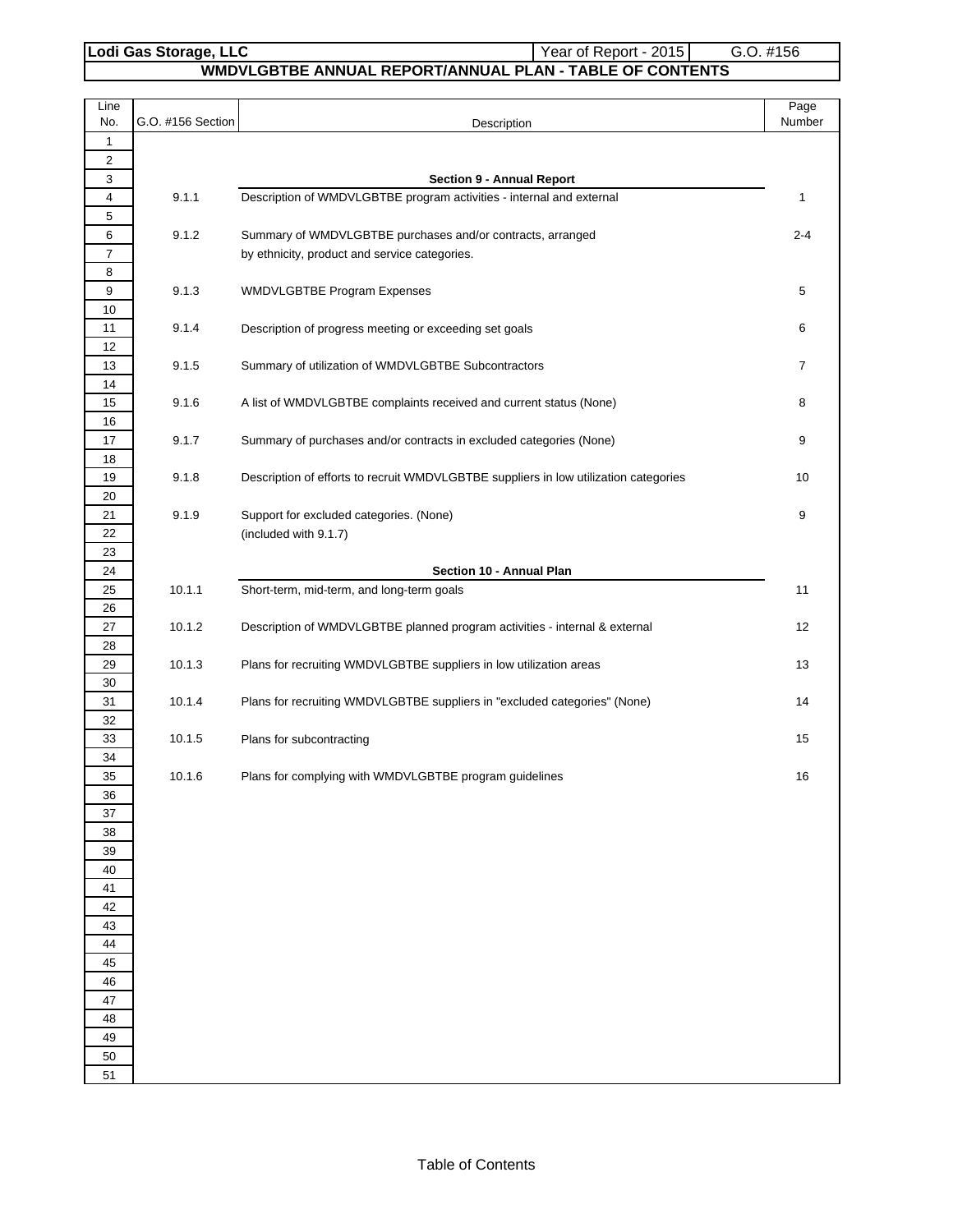| Lodi Gas Storage, LLC | Year of Report - 2015 | G.O. #156 Sec. 9.1.1 |
|-----------------------|-----------------------|----------------------|
|                       |                       |                      |
|                       |                       |                      |

 

Line No. If a vendor did not submit a response to the questionnaire, LGS consulted the CPUC WMDVLGBTBE Clearinghouse to determine if the vendor was a certified WMDVLGBTBE firm. Any vendor who did not respond or could not be identified in the CPUC WMDVLGBTBE Clearinghouse was assumed to fail the test of WMDVLGBTBE ownership. A description of WMDVLGBTBE program activities engaged in during the previous calendar year. Internal program activities. Lodi Gas Storage, LLC's vendor selection policy states, "It is the policy of Lodi Gas Storage, LLC (LGS) that women, minority, disabled veteran and/or lesbian, gay, bisexual or transgender individual-owned business enterprises (WMDVLGBTBE) shall have the maximum practicable opportunity to participate in the performance of contracts. Furthermore, this policy shall not be used to exclude qualified non-WMDVLGBTBE's from participating in LGS contracting." This policy was transmitted to each employee responsible for procuring or recommending procurement of materials and/or services. Additionally, LGS prepared and sent a questionnaire to each vendor with whom LGS had done business since its inception. This questionnaire polled the various vendors regarding their current ownership and management to determine the vendors to be included in the WMDVLGBTBE statistics. The results of the questionnaire are compiled and are presented herein.

|    | A description of WMDVLGBTBE program activities engaged in during the previous calendar year.             |
|----|----------------------------------------------------------------------------------------------------------|
|    | Line No. External program activities.                                                                    |
| 26 | Lodi Gas Storage, LLC's vendor selection policy states, "It is the policy of Lodi Gas Storage, LLC (LGS) |
| 27 | that women, minority, disabled veteran and/or lesbian, gay, bisexual or transgender individual-owned     |
| 28 | business enterprises (WMDVLGBTBE) shall have the maximum practicable opportunity to participate in       |
| 29 | the performance of contracts. Furthermore, this policy shall not be used to exclude qualified non-       |
| 30 | WMDVLGBTBE's from participating in LGS contracting."                                                     |
| 31 |                                                                                                          |
| 32 | In addition to supplying each contractor from whom LGS accepted bids for construction or construction    |
| 33 | related services with a copy of this policy, LGS encouraged the prospective contractors to consider      |
| 34 | including WMDVLGBTBE firms in their sub-contracting practices.                                           |
| 35 |                                                                                                          |
| 36 |                                                                                                          |
| 37 |                                                                                                          |
| 38 |                                                                                                          |
| 39 |                                                                                                          |
| 40 |                                                                                                          |
| 41 |                                                                                                          |
| 42 |                                                                                                          |
| 43 |                                                                                                          |
| 44 |                                                                                                          |
| 45 |                                                                                                          |
| 46 |                                                                                                          |
| 47 |                                                                                                          |
| 48 |                                                                                                          |
| 49 |                                                                                                          |
| 50 |                                                                                                          |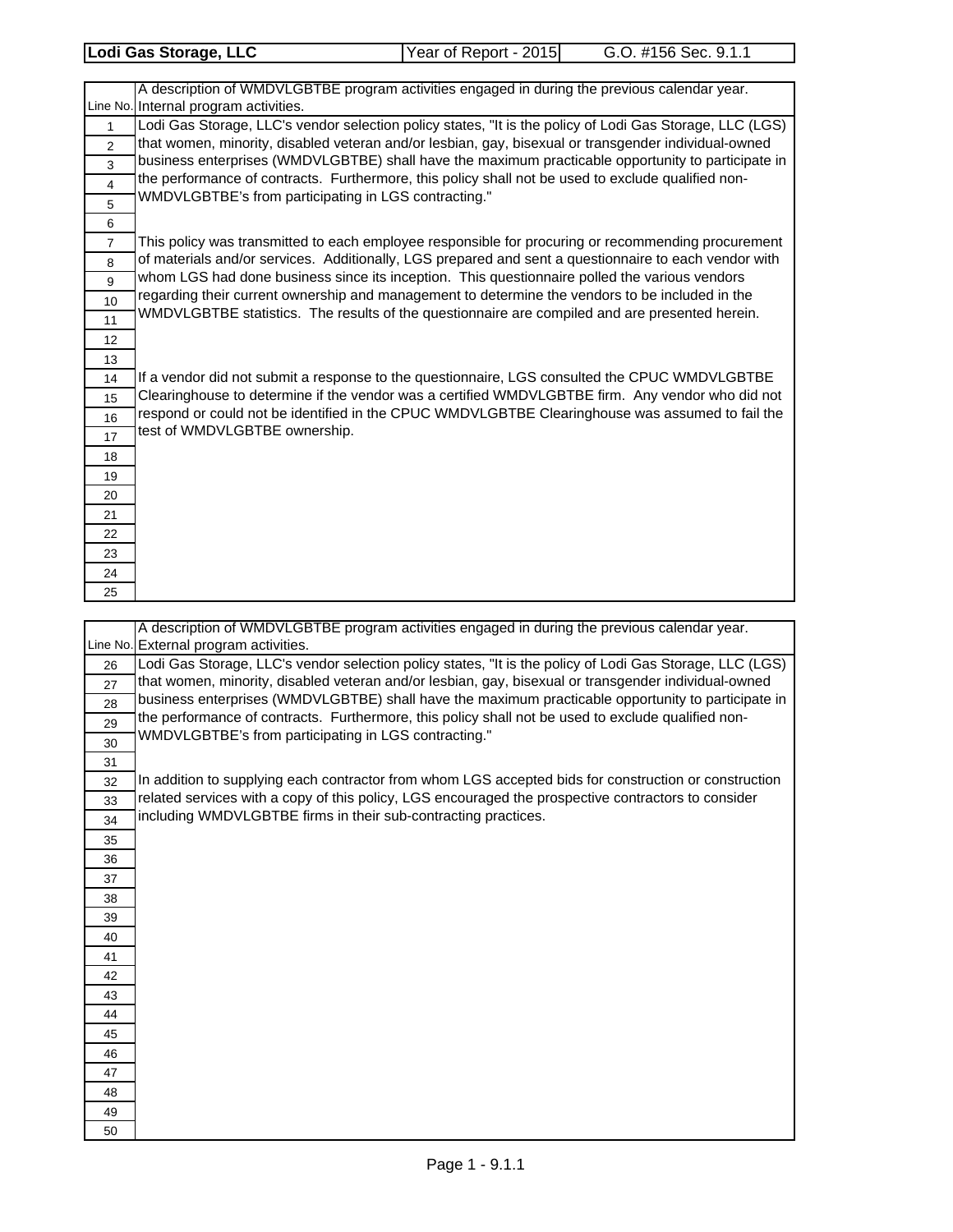#### **Lodi Gas Storage, LLC**  $\vert$  Year of Report - 2015  $\vert$  G.O. #156 Sec. 9.1.2 **WMDVLGBTBE ANNUAL RESULTS BY ETHNICITY**

| Line                    |          |                                           |                         |                          |                         |                              | 2015 |                              |       |
|-------------------------|----------|-------------------------------------------|-------------------------|--------------------------|-------------------------|------------------------------|------|------------------------------|-------|
| No.                     |          |                                           |                         | <b>Direct</b>            |                         | Sub                          |      | Total \$                     | %     |
| $\mathbf 1$             | Minority | Asian-Pacific                             | \$                      |                          | \$                      |                              | \$   |                              | 0.00% |
| $\overline{2}$          | Men      | <b>Black</b>                              | \$                      |                          | \$                      |                              | \$   |                              | 0.00% |
| $\overline{3}$          |          | Hispanic                                  | \$                      | 39,227                   | $\overline{\mathbf{S}}$ | $\overline{\phantom{a}}$     | \$   | 39,227                       | 0.43% |
| $\overline{\mathbf{4}}$ |          | Native-American                           | \$                      | -                        | \$                      | $\overline{\phantom{a}}$     | \$   |                              | 0.00% |
| 5                       |          | Other                                     | \$                      |                          | \$                      | $\overline{\phantom{a}}$     | \$   |                              | 0.00% |
| 6                       |          | <b>Total Minority Men</b>                 | \$                      | 39,227                   | \$                      | $\blacksquare$               | \$   | 39,227                       | 0.43% |
| $\overline{7}$          | Minority | Asian-Pacific                             | \$                      |                          | \$                      |                              | \$   |                              | 0.00% |
| 8                       | Women    | <b>Black</b>                              | \$                      |                          | \$                      |                              | \$   |                              | 0.00% |
| 9                       |          | Hispanic                                  | \$                      | $\overline{a}$           | \$                      |                              | \$   | $\overline{a}$               | 0.00% |
| 10                      |          | Native-American                           | \$                      |                          | $\overline{\$}$         |                              | \$   | $\overline{a}$               | 0.00% |
| 11                      |          | Other                                     | \$                      | $\overline{\phantom{a}}$ | \$                      | $\qquad \qquad \blacksquare$ | \$   | $\qquad \qquad \blacksquare$ | 0.00% |
| 12                      |          | <b>Total Minority Women</b>               | $\overline{\mathsf{s}}$ | $\overline{\phantom{a}}$ | \$                      | $\overline{\phantom{a}}$     | \$   | $\overline{a}$               | 0.00% |
|                         |          |                                           |                         |                          |                         |                              |      |                              |       |
|                         |          | <b>Total Minority Business Enterprise</b> |                         |                          |                         |                              |      |                              | 0.43% |
| 13                      |          | (MBE)                                     | \$                      | 39,227                   | \$                      | $\blacksquare$               | \$   | 39,227                       |       |
|                         |          |                                           |                         |                          |                         |                              |      |                              |       |
|                         |          | Non-Minority Women Business               |                         |                          |                         |                              |      |                              | 0.51% |
| 14                      |          | Enterprise (WBE)                          | \$                      | 46,993                   | \$                      |                              | \$   | 46,993                       |       |
|                         |          | Subtotal Women, Minority Business         |                         |                          |                         |                              |      |                              |       |
| 15                      |          | Enterprise (WMBE)                         | \$                      | 86,220                   | \$                      | $\blacksquare$               | \$   | 86,220                       | 0.94% |
|                         |          |                                           |                         |                          |                         |                              |      |                              |       |
|                         |          | Service Disabled Veteran Business         |                         |                          |                         |                              |      |                              |       |
| 16                      |          | Enterprise (DVBE)                         | \$                      | 6,589                    | \$                      |                              | \$   | 6,589                        | 0.07% |
|                         |          |                                           |                         |                          |                         |                              |      |                              |       |
|                         |          | Lesbian, Gay, Bisexual or                 |                         |                          |                         |                              |      |                              |       |
|                         |          | <b>Transgender Business Enterprises</b>   |                         |                          |                         |                              |      |                              | 0.00% |
| 17                      |          | (LGBTBE)                                  | \$                      | $\blacksquare$           | \$                      | $\blacksquare$               | \$   | $\overline{a}$               |       |
|                         |          |                                           |                         |                          |                         |                              |      |                              |       |
| 18                      |          | <b>Total WMDVLGBTBE</b>                   | \$                      | 92,809                   | \$                      | $\overline{a}$               | \$   | 92,809                       | 1.01% |
|                         |          |                                           |                         |                          |                         |                              |      |                              |       |
| 19                      |          | <b>Gross Procurement</b>                  |                         |                          | \$                      | 9,175,175.00                 |      |                              |       |
| 20                      |          | Exclusions                                |                         |                          | $\overline{\mathbb{S}}$ | $\blacksquare$               |      |                              |       |

21 | Net Procurement | \$9,175,175.00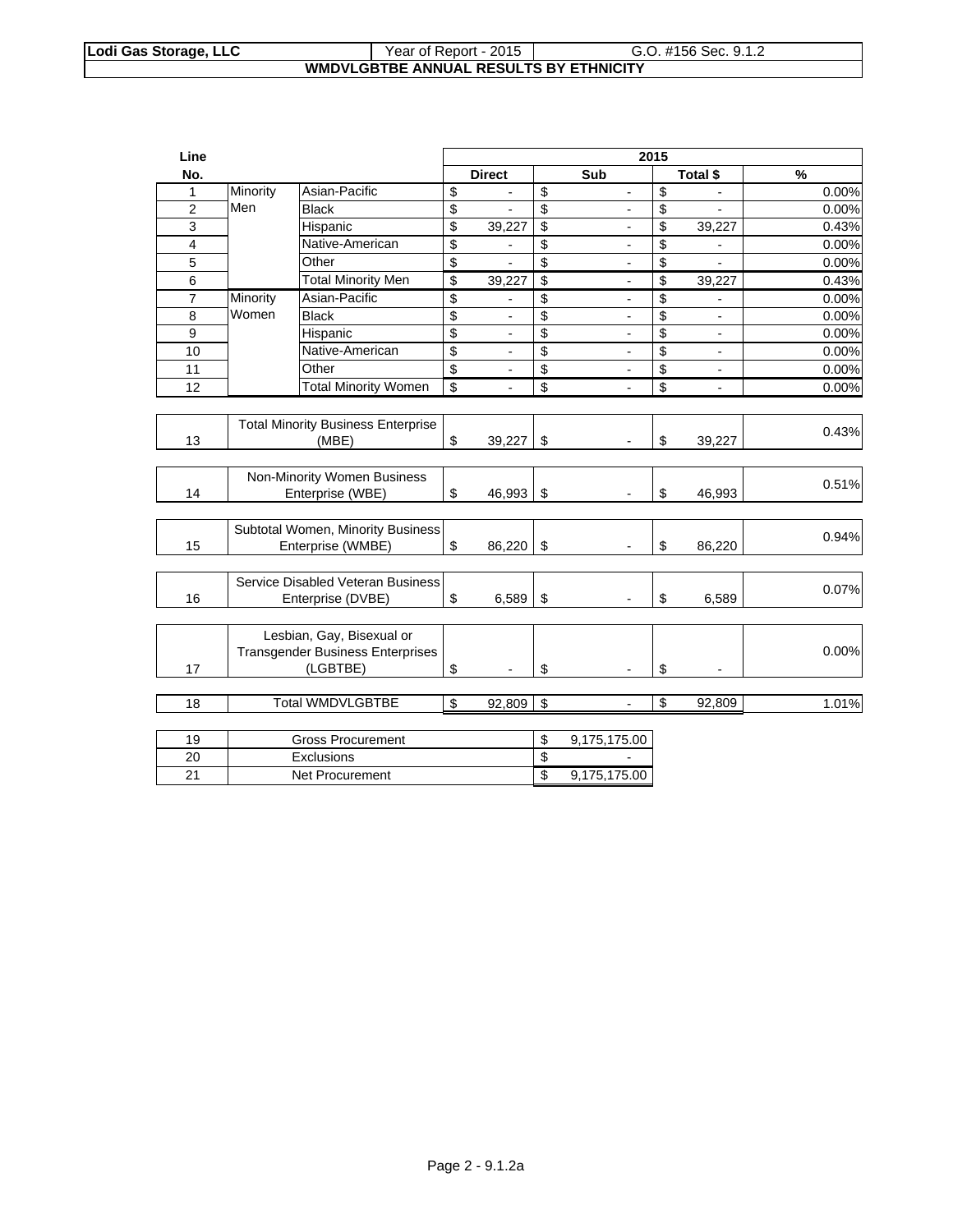#### **Lodi Gas Storage, LLC** Year of Report - 2015 G.O. #156 Sec. 9.1.2 **WMDVLGBTBE PROCUREMENT BY PRODUCT AND SERVICE CATEGORIES**

| Line           |                                 |                                                            |               |                           | <b>Products</b> |             | <b>Services</b> |             | <b>Total</b> |                |       |
|----------------|---------------------------------|------------------------------------------------------------|---------------|---------------------------|-----------------|-------------|-----------------|-------------|--------------|----------------|-------|
| No.            |                                 |                                                            |               |                           | \$              | %           | \$              | %           |              | \$             | %     |
| $\mathbf{1}$   | <b>Minority Men</b>             | Asian-Pacific                                              | Direct        | $\boldsymbol{\mathsf{S}}$ |                 | $0.00\%$ \$ | ÷.              | $0.00\%$ \$ |              |                | 0.00% |
| 2              |                                 | <b>Black</b>                                               | Direct        | $\boldsymbol{\mathsf{S}}$ |                 | $0.00\%$ \$ | $\blacksquare$  | $0.00\%$ \$ |              |                | 0.00% |
| 3              |                                 | Hispanic                                                   | Direct        | $\boldsymbol{\mathsf{S}}$ | 39,227          | $0.43\%$ \$ | $\mathbf{r}$    | $0.00\%$    | $\mathbb{S}$ | 39,227         | 0.43% |
| 4              |                                 | Native-American                                            | Direct        | \$                        |                 | $0.00\%$ \$ | $\blacksquare$  | $0.00\%$ \$ |              |                | 0.00% |
| 5              |                                 | Other                                                      | Direct        | \$                        |                 | $0.00\%$ \$ |                 | $0.00\%$ \$ |              |                | 0.00% |
| 6              |                                 | <b>Total Minority Men</b>                                  | Direct        | \$                        | 39,227          | $0.43\%$ \$ | $\blacksquare$  | $0.00\%$ \$ |              | 39,227         | 0.43% |
| $\overline{7}$ | Minority Women                  | Asian-Pacific                                              | <b>Direct</b> | \$                        | ÷               | $0.00\%$ \$ | $\blacksquare$  | $0.00\%$ \$ |              | $\blacksquare$ | 0.00% |
| 8              |                                 | <b>Black</b>                                               | Direct        | $\boldsymbol{\mathsf{S}}$ | $\blacksquare$  | $0.00\%$ \$ | ÷               | $0.00\%$ \$ |              | $\blacksquare$ | 0.00% |
| 9              |                                 | Hispanic                                                   | <b>Direct</b> | $\boldsymbol{\mathsf{S}}$ | $\blacksquare$  | $0.00\%$ \$ | ÷               | $0.00\%$ \$ |              |                | 0.00% |
| 10             |                                 | Native-American                                            | Direct        | $\boldsymbol{\mathsf{S}}$ | $\blacksquare$  | $0.00\%$ \$ | ÷               | $0.00\%$ \$ |              |                | 0.00% |
| 11             |                                 | Other                                                      | Direct        | $\mathfrak{S}$            | 1,901           | $0.02\%$ \$ | 45,092          | 0.49% \$    |              | 46,993         | 0.51% |
| 12             |                                 | <b>Total Minority Women</b>                                | Direct        | $\boldsymbol{\mathsf{S}}$ | 1,901           | $0.02\%$ \$ | 45,092          | 0.49% \$    |              | 46,993         | 0.51% |
|                |                                 |                                                            |               |                           |                 |             |                 |             |              |                |       |
|                |                                 |                                                            |               |                           |                 |             |                 |             |              |                |       |
| 13             |                                 | <b>Total Minority Business Enterprise (MBE)</b>            | Direct        | \$                        | 39,227          | $0.43\%$ \$ | $\blacksquare$  | $0.00\%$ \$ |              | 39,227         | 0.43% |
|                |                                 |                                                            |               |                           |                 |             |                 |             |              |                |       |
|                |                                 |                                                            |               |                           |                 |             |                 |             |              |                |       |
| 14             | Women Business Enterprise (WBE) |                                                            | <b>Direct</b> | $\boldsymbol{\mathsf{S}}$ | 1,901           | $0.02\%$ \$ | 45,092          | $0.49%$ \$  |              | 46,993         | 0.51% |
|                |                                 |                                                            |               |                           |                 |             |                 |             |              |                |       |
|                |                                 |                                                            |               |                           |                 |             |                 |             |              |                |       |
| 15             |                                 | Subtotal Women, Minority Business Enterprise (WMBE)        | Direct        | \$                        | 41,128          | $0.45\%$ \$ | 45,092          | $0.49%$ \$  |              | 86,220         | 0.94% |
|                |                                 |                                                            |               |                           |                 |             |                 |             |              |                |       |
|                |                                 |                                                            |               |                           |                 |             |                 |             |              |                |       |
| 16             |                                 | Service Disabled Veteran Business Enterprise (DVBE)        | <b>Direct</b> | \$                        | 2,309           | $0.03\%$ \$ | 4,280           | $0.05\%$ \$ |              | 6,589          | 0.07% |
|                |                                 |                                                            |               |                           |                 |             |                 |             |              |                |       |
|                |                                 | Lesbian, Gay, Bisexual or Transgender Business Enterprises |               |                           |                 |             |                 |             |              |                |       |
| 17             |                                 | (LGBTBE)                                                   | Direct        | \$                        | $\sim$          | $0.00\%$ \$ | $\blacksquare$  | $0.00\%$ \$ |              | $\blacksquare$ | 0.00% |
|                |                                 |                                                            |               |                           |                 |             |                 |             |              |                |       |
| 18             |                                 | <b>Total WMDVLGBTBE</b>                                    | Direct        | \$                        | 43,437          | $0.47\%$ \$ | 49,372          | $0.54\%$ \$ |              | 92,809         | 1.01% |
|                |                                 |                                                            |               |                           |                 |             |                 |             |              |                |       |
| 19             | <b>Gross Procurement</b>        |                                                            |               |                           |                 | \$          | 9,175,175.00    |             |              |                |       |
| 20             | Exclusions                      |                                                            |               |                           |                 | \$          |                 |             |              |                |       |
| 21             | Net Procurement                 |                                                            |               |                           |                 | \$          | 9,175,175.00    |             |              |                |       |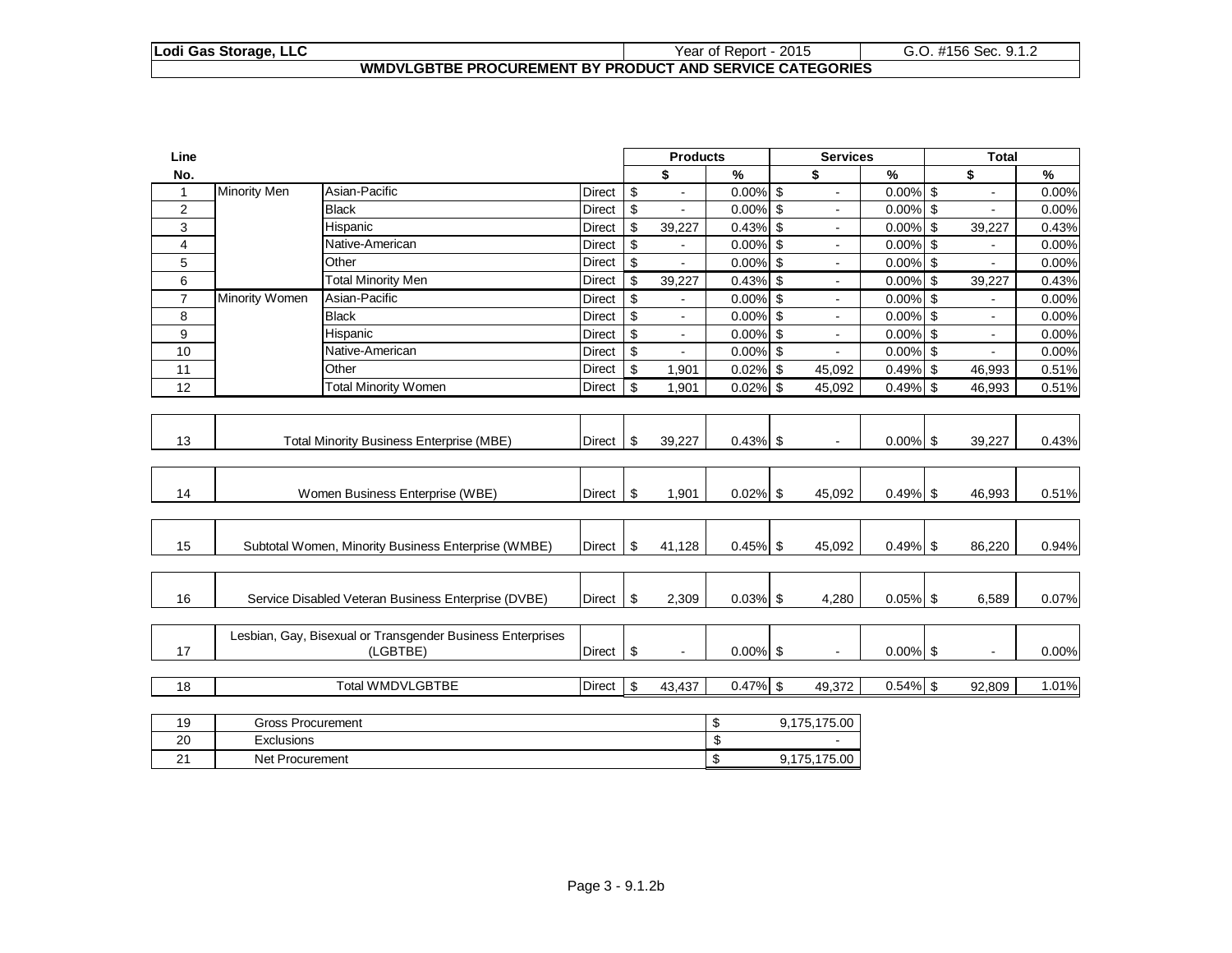#### **Lodi Gas Storage, LLC** Year of Report - 2015 G.O. #156 Sec. 9.1.2 **WMDVLGBTBE PROCUREMENT BY PRODUCT AND SERVICE CATEGORIES**

| Line           |                     |                                                                         |     |                          | <b>Products</b> |                           | <b>Services</b> |                          |                           | <b>Total</b>   |               |
|----------------|---------------------|-------------------------------------------------------------------------|-----|--------------------------|-----------------|---------------------------|-----------------|--------------------------|---------------------------|----------------|---------------|
| No.            |                     |                                                                         |     |                          | \$              | %                         | \$              | $\overline{\mathcal{C}}$ | \$                        |                | $\frac{9}{6}$ |
| $\mathbf{1}$   | <b>Minority Men</b> | Asian-Pacific                                                           | Sub | \$                       | $\sim$          | $0.00\%$ \$               |                 | 0.00%                    | $\sqrt[6]{\frac{1}{2}}$   |                | 0.00%         |
| 2              |                     | <b>Black</b>                                                            | Sub | $\overline{\$}$          | $\sim$          | $0.00\sqrt{8}$ \$         | $\sim$          | 0.00%                    | $\overline{\mathbf{s}}$   | $\blacksquare$ | 0.00%         |
| 3              |                     | Hispanic                                                                | Sub | $\overline{\$}$          | $\blacksquare$  | $0.00\sqrt{8}$ \$         |                 | $0.00\%$ \$              |                           |                | 0.00%         |
| $\overline{4}$ |                     | Native-American                                                         | Sub | $\sqrt[6]{\frac{1}{2}}$  | $\blacksquare$  | $0.00\%$ \$               | $\sim$          | $0.00\%$ \$              |                           | $\blacksquare$ | 0.00%         |
| 5              |                     | Other                                                                   | Sub | $\overline{\mathcal{L}}$ | $\blacksquare$  | $0.00\%$ \$               |                 | 0.00%                    | $\boldsymbol{\mathsf{S}}$ |                | 0.00%         |
| 6              |                     | <b>Total Minority Men</b>                                               | Sub | $\overline{\mathbf{S}}$  | $\blacksquare$  | $0.00\%$ \$               | $\blacksquare$  | $0.00\%$ \$              |                           | $\blacksquare$ | 0.00%         |
| $\overline{7}$ | Minority Women      | Asian-Pacific                                                           | Sub | $\overline{\mathcal{L}}$ | $\blacksquare$  | $0.00\%$ \$               | $\blacksquare$  | $0.00\%$ \$              |                           | $\blacksquare$ | 0.00%         |
| 8              |                     | <b>Black</b>                                                            | Sub | \$                       | $\blacksquare$  | $0.00\%$ \$               | $\sim$          | $0.00\%$ \$              |                           | $\blacksquare$ | 0.00%         |
| 9              |                     | Hispanic                                                                | Sub | $\overline{\$}$          | $\blacksquare$  | $0.00\%$ \$               | $\sim$          | 0.00%                    | $\sqrt[6]{3}$             | $\blacksquare$ | 0.00%         |
| 10             |                     | Native-American                                                         | Sub | \$                       | $\blacksquare$  | $0.00\%$ \$               | $\sim$          | $0.00\%$ \$              |                           | $\sim$         | 0.00%         |
| 11             |                     | Other                                                                   | Sub | $\overline{\mathcal{L}}$ | $\blacksquare$  | $0.00\%$ \$               | $\sim$          | $0.00\%$ \$              |                           | $\blacksquare$ | 0.00%         |
| 12             |                     | <b>Total Minority Women</b>                                             | Sub | $\mathbb S$              | $\blacksquare$  | $0.00\%$ \$               | $\blacksquare$  | 0.00%                    | \$                        | $\blacksquare$ | 0.00%         |
|                |                     |                                                                         |     |                          |                 |                           |                 |                          |                           |                |               |
|                |                     |                                                                         |     |                          |                 |                           |                 |                          |                           |                |               |
| 13             |                     | <b>Total Minority Business Enterprise (MBE)</b>                         | Sub | $\,$                     |                 | $0.00\%$ \$               | $\blacksquare$  | $0.00\%$ \$              |                           | $\blacksquare$ | 0.00%         |
|                |                     |                                                                         |     |                          |                 |                           |                 |                          |                           |                |               |
|                |                     |                                                                         |     |                          |                 |                           |                 |                          |                           |                |               |
| 14             |                     | Women Business Enterprise (WBE)                                         | Sub | $\,$                     | $\sim$          | $0.00\%$ \$               | $\mathbf{u}$    | $0.00\%$ \$              |                           | $\sim$         | 0.00%         |
|                |                     |                                                                         |     |                          |                 |                           |                 |                          |                           |                |               |
|                |                     |                                                                         |     |                          |                 |                           |                 |                          |                           |                |               |
| 15             |                     | Subtotal Women, Minority Business Enterprise (WMBE)                     | Sub | $\,$                     | $\sim$          | $0.00\%$ \$               | $\sim$          | $0.00\%$ \$              |                           |                | 0.00%         |
|                |                     |                                                                         |     |                          |                 |                           |                 |                          |                           |                |               |
|                |                     |                                                                         |     |                          |                 |                           |                 |                          |                           |                |               |
| 16             |                     | Service Disabled Veteran Business Enterprise (DVBE)                     | Sub | $\,$                     | $\blacksquare$  | $0.00\%$ \$               | $\blacksquare$  | $0.00\%$ \$              |                           | $\blacksquare$ | 0.00%         |
|                |                     |                                                                         |     |                          |                 |                           |                 |                          |                           |                |               |
|                |                     |                                                                         |     |                          |                 |                           |                 |                          |                           |                |               |
|                |                     |                                                                         |     |                          |                 |                           |                 |                          |                           |                |               |
| 17             |                     | Lesbian, Gay, Bisexual or Transgender Business Enterprises (LGBTBE) Sub |     | \$                       | $\mathbf{r}$    | $0.00\%$ \$               | $\sim$          | $0.00\%$ \$              |                           | $\sim$         | 0.00%         |
|                |                     |                                                                         |     |                          |                 |                           |                 |                          |                           |                |               |
| 17             |                     | <b>Total WMDVLGBTBE</b>                                                 | Sub | \$                       | $\mathbf{r}$    | $0.00\%$ \$               | $\sim$          | $0.00\%$ \$              |                           | $\mathbf{r}$   | 0.00%         |
|                |                     |                                                                         |     |                          |                 |                           |                 |                          |                           |                |               |
| 18             | Gross Procurement   |                                                                         |     |                          |                 | $\boldsymbol{\mathsf{S}}$ | 9,175,175.00    |                          |                           |                |               |
| 19             | Exclusions          |                                                                         |     |                          |                 | \$                        |                 |                          |                           |                |               |
| 20             | Net Procurement     |                                                                         |     |                          |                 | \$                        | 9,175,175.00    |                          |                           |                |               |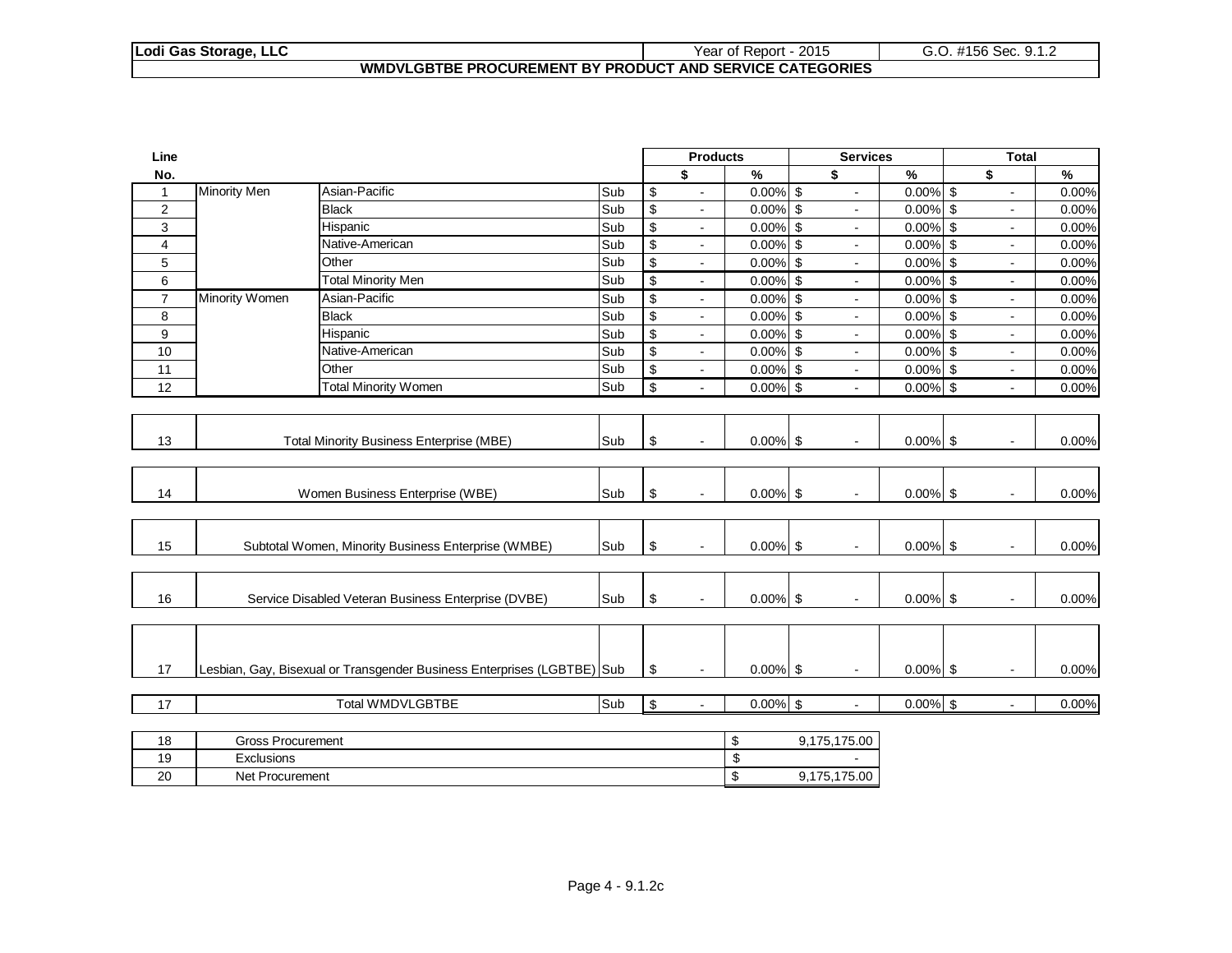### **WMDVLGBTBE PROGRAM EXPENSES**

|          |                                |   | 2015     |
|----------|--------------------------------|---|----------|
| Line No. | <b>Expense Category</b>        |   | (Actual) |
|          | <b>Wages</b>                   |   | 1,308    |
| ŋ        | <b>Other Employee Expenses</b> |   | 392      |
|          | <b>Program Expenses</b>        |   |          |
|          | <b>Reporting Expenses</b>      |   |          |
|          | <b>Training</b>                |   |          |
|          | <b>Consultants</b>             |   |          |
|          | Other                          | æ |          |
|          | TOTAL                          |   |          |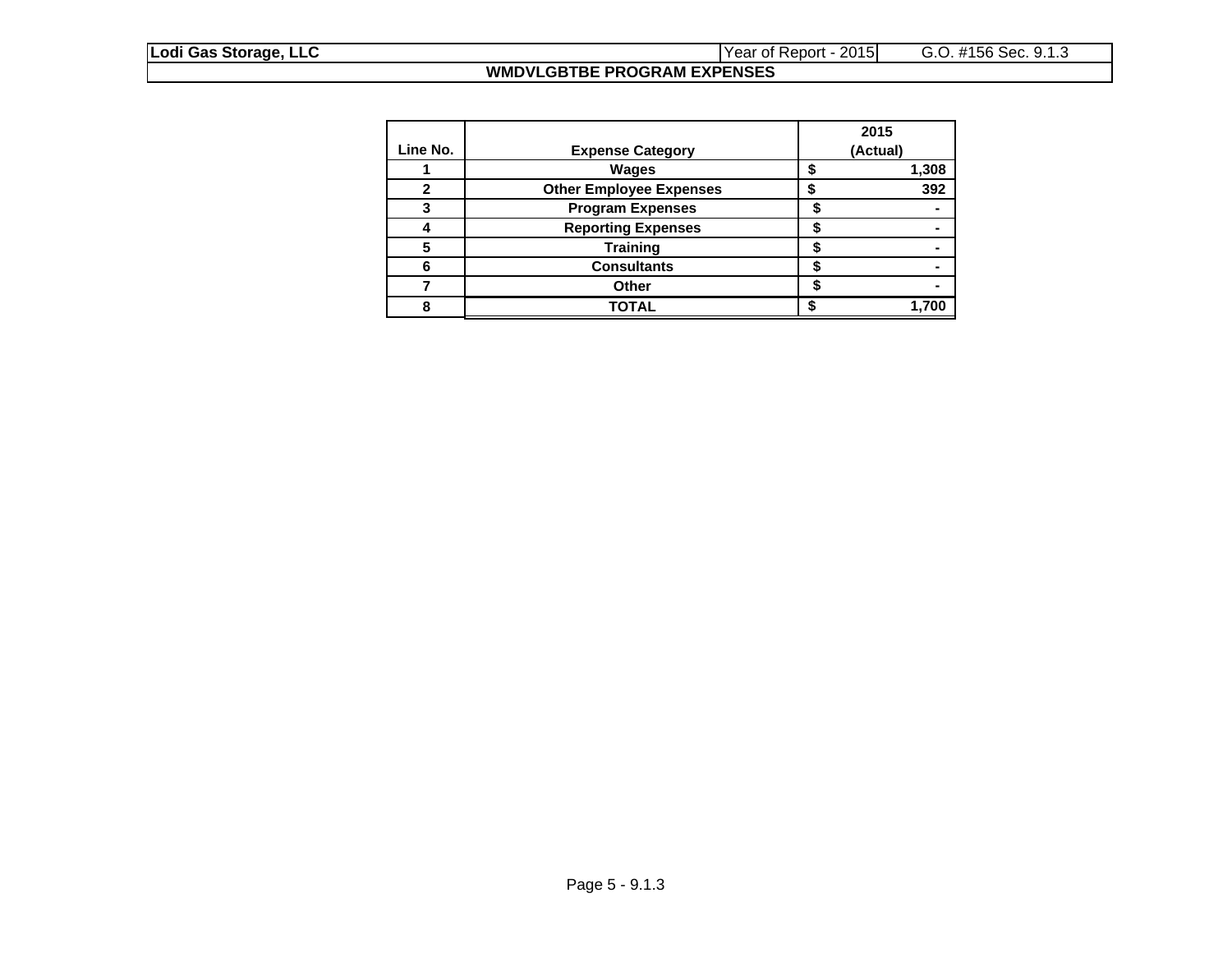|                         |                                     | Lodi Gas Storage, LLC                                                                  | Year of Report - 2015 |            | G.O. #156 Sec. 9.1.4                                                                                                         |
|-------------------------|-------------------------------------|----------------------------------------------------------------------------------------|-----------------------|------------|------------------------------------------------------------------------------------------------------------------------------|
| Line                    |                                     |                                                                                        |                       |            | A description of progress in meeting or exceeding set goals and an explanation of any circumstances that may have caused t   |
| No.                     | utility to fall short of its goals. |                                                                                        |                       |            |                                                                                                                              |
| 1                       |                                     |                                                                                        |                       |            |                                                                                                                              |
|                         |                                     |                                                                                        |                       |            |                                                                                                                              |
|                         |                                     |                                                                                        | <b>Current Year</b>   | Current    |                                                                                                                              |
| $\overline{\mathbf{c}}$ |                                     | Category                                                                               | Results               | Year Goals |                                                                                                                              |
| 3                       |                                     | Minority Men                                                                           | 0.428%                | 2.000%     |                                                                                                                              |
| 4                       |                                     | Minority Women                                                                         | 0.000%                | 1.500%     |                                                                                                                              |
| 5                       |                                     | Minority Business Enterprise (MBE)                                                     | 0.428%                | 3.500%     |                                                                                                                              |
| 6                       |                                     | Women Business Enterprise (WBE)                                                        | 0.512%                | 2.500%     |                                                                                                                              |
| $\overline{7}$          |                                     | Subtotal Women, Minority Business<br>Enterprise (WMBE)                                 | 0.940%                | 6.000%     |                                                                                                                              |
|                         |                                     | Service Disabled Veteran Business<br>Enterprise (DVBE)                                 | 0.07%                 | 1.500%     |                                                                                                                              |
|                         |                                     | Lesbian, Gay, Bisexual or                                                              |                       |            |                                                                                                                              |
|                         |                                     | Transgender Individual-owned                                                           |                       |            |                                                                                                                              |
| 8                       |                                     | <b>Business Enterprise (LGBTBE)</b>                                                    | 0.000%                | 0.000%     |                                                                                                                              |
| 8                       |                                     | Total WMDVLGBTBE                                                                       | 1.012%                | 7.500%     |                                                                                                                              |
| $\boldsymbol{9}$        |                                     |                                                                                        |                       |            |                                                                                                                              |
| 10                      |                                     |                                                                                        |                       |            | As LGS is a small company involved in a business with very specific technical needs (underground gas storage), there are few |
| 11                      |                                     |                                                                                        |                       |            | vendors which have the necessary expertise that qualify under the WMDVLGBTBE requirements. LGS has endeavored to             |
| 12                      |                                     | seek out WMDVLGBTBE qualified businesses to provide services as they have been needed. |                       |            |                                                                                                                              |
| 13                      |                                     |                                                                                        |                       |            |                                                                                                                              |
| 14                      |                                     |                                                                                        |                       |            |                                                                                                                              |
| 15                      |                                     |                                                                                        |                       |            |                                                                                                                              |
| 16                      |                                     |                                                                                        |                       |            |                                                                                                                              |
| $17$                    |                                     |                                                                                        |                       |            |                                                                                                                              |
| 18<br>19                |                                     |                                                                                        |                       |            |                                                                                                                              |
| 20                      |                                     |                                                                                        |                       |            |                                                                                                                              |
| 21                      |                                     |                                                                                        |                       |            |                                                                                                                              |
| 22                      |                                     |                                                                                        |                       |            |                                                                                                                              |
| 23                      |                                     |                                                                                        |                       |            |                                                                                                                              |
| 24                      |                                     |                                                                                        |                       |            |                                                                                                                              |
| 25                      |                                     |                                                                                        |                       |            |                                                                                                                              |
| 26                      |                                     |                                                                                        |                       |            |                                                                                                                              |
| 27                      |                                     |                                                                                        |                       |            |                                                                                                                              |
| 28                      |                                     |                                                                                        |                       |            |                                                                                                                              |
| 29                      |                                     |                                                                                        |                       |            |                                                                                                                              |
| 30                      |                                     |                                                                                        |                       |            |                                                                                                                              |
| 31                      |                                     |                                                                                        |                       |            |                                                                                                                              |
| 32                      |                                     |                                                                                        |                       |            |                                                                                                                              |
| 33                      |                                     |                                                                                        |                       |            |                                                                                                                              |
| 34                      |                                     |                                                                                        |                       |            |                                                                                                                              |
| 35                      |                                     |                                                                                        |                       |            |                                                                                                                              |
| 36                      |                                     |                                                                                        |                       |            |                                                                                                                              |
| 37                      |                                     |                                                                                        |                       |            |                                                                                                                              |
| 38                      |                                     |                                                                                        |                       |            |                                                                                                                              |
| 39                      |                                     |                                                                                        |                       |            |                                                                                                                              |
| 40                      |                                     |                                                                                        |                       |            |                                                                                                                              |
| 41                      |                                     |                                                                                        |                       |            |                                                                                                                              |
| 42                      |                                     |                                                                                        |                       |            |                                                                                                                              |
| 43                      |                                     |                                                                                        |                       |            |                                                                                                                              |
| 44                      |                                     |                                                                                        |                       |            |                                                                                                                              |
|                         |                                     |                                                                                        |                       |            |                                                                                                                              |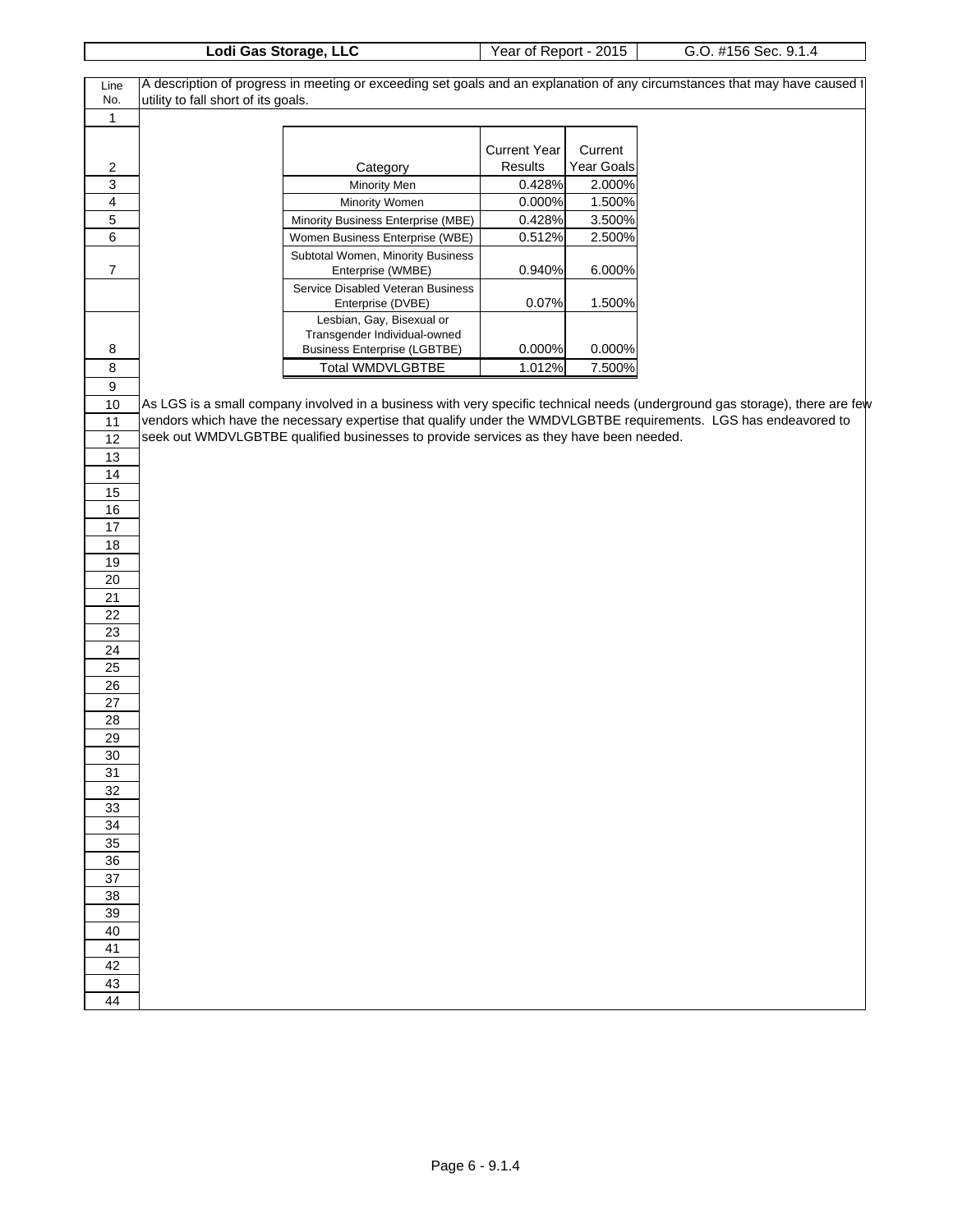**Lodi Gas Storage, LLC** Year of Report - 2015 G.O. #156 Sec. 9.1.5

| Line No.            |                                                                                                                                           |                      |                      |                                                     |                                                  |                                                                     | A summary of prime contractor utilization of WMDVLGBTBE subcontractors. |                                                                                                            |                            |
|---------------------|-------------------------------------------------------------------------------------------------------------------------------------------|----------------------|----------------------|-----------------------------------------------------|--------------------------------------------------|---------------------------------------------------------------------|-------------------------------------------------------------------------|------------------------------------------------------------------------------------------------------------|----------------------------|
| 1                   |                                                                                                                                           |                      |                      |                                                     |                                                  |                                                                     |                                                                         |                                                                                                            |                            |
| $\overline{2}$      |                                                                                                                                           | Minority Men         | Minority<br>Women    | Minority<br><b>Business</b><br>Enterprises<br>(MBE) | Women<br><b>Business</b><br>Enterprises<br>(WBE) | Women,<br>Minority<br><b>Business</b><br>Enterprises<br>(WMBE)      | Service Disabled<br>Veteran Business<br>Enterprises<br>(DVBE)           | Lesbian, Gay,<br>Bisexual or<br>Transgender<br>Individual-owned<br><b>Business Enterprises</b><br>(LGBTBE) | <b>TOTAL</b><br>WMDVLGBTBE |
| 3                   | Direct \$                                                                                                                                 | \$                   | \$                   | \$<br>$\blacksquare$                                | \$                                               | \$                                                                  | \$<br>$\blacksquare$                                                    | \$<br>$\blacksquare$                                                                                       | \$                         |
| $\overline{4}$      | Subcontracting \$                                                                                                                         | \$<br>$\blacksquare$ | \$<br>$\overline{a}$ | \$<br>$\omega$                                      | \$<br>$\blacksquare$                             | \$<br>$\blacksquare$                                                | $\boldsymbol{\$}$<br>$\blacksquare$                                     | $\,$<br>$\blacksquare$                                                                                     | \$<br>$\blacksquare$       |
| 5                   | Total \$                                                                                                                                  | \$<br>$\blacksquare$ | \$                   | \$<br>$\blacksquare$                                | \$                                               | \$<br>$\blacksquare$                                                | $\boldsymbol{\mathsf{S}}$<br>$\overline{\phantom{a}}$                   | \$<br>$\blacksquare$                                                                                       | \$                         |
| 6<br>$\overline{7}$ | Direct %                                                                                                                                  | 0.00%                | 0.00%                | 0.00%                                               | 0.00%                                            | Summary of WMDVLGBTBE purchases and/or contracts, arranged<br>0.00% | 0.00%                                                                   | 0.00%                                                                                                      | 0.00%                      |
| 8                   | Subcontracting %                                                                                                                          | 0.00%                | 0.00%                | 0.00%                                               | 0.00%                                            | 0.00%                                                               | 0.00%                                                                   | 0.00%                                                                                                      | 0.00%                      |
| 9                   | Total %                                                                                                                                   | 0.00%                | 0.00%                | 0.00%                                               | 0.00%                                            | 0.00%                                                               | 0.00%                                                                   | 0.00%                                                                                                      | 0.00%                      |
| 10                  |                                                                                                                                           |                      |                      |                                                     |                                                  |                                                                     |                                                                         |                                                                                                            |                            |
| 11                  | <b>Gross Procurement</b>                                                                                                                  | \$                   | 9,175,175.00         |                                                     |                                                  |                                                                     |                                                                         |                                                                                                            |                            |
| 12                  | Exclusion                                                                                                                                 | \$                   |                      |                                                     |                                                  |                                                                     |                                                                         |                                                                                                            |                            |
| 13                  | Net Procurement                                                                                                                           | \$                   | 9,175,175.00         |                                                     |                                                  |                                                                     |                                                                         |                                                                                                            |                            |
| 14                  |                                                                                                                                           |                      |                      |                                                     |                                                  |                                                                     |                                                                         |                                                                                                            |                            |
| 15                  | Although LGS has encouraged its prime contractors to include WMDVLGBTBE's in their subcontracting practices and has provided them with a  |                      |                      |                                                     |                                                  |                                                                     |                                                                         |                                                                                                            |                            |
| 16                  | copies of LGS' policy thereto, LGS does not monitor or have knowledge of its prime contractors' utilization of WMDVLGBTBE subcontractors. |                      |                      |                                                     |                                                  |                                                                     |                                                                         |                                                                                                            |                            |
| 17                  |                                                                                                                                           |                      |                      |                                                     |                                                  |                                                                     |                                                                         |                                                                                                            |                            |
| 18                  |                                                                                                                                           |                      |                      |                                                     |                                                  |                                                                     |                                                                         |                                                                                                            |                            |
| 19                  |                                                                                                                                           |                      |                      |                                                     |                                                  |                                                                     |                                                                         |                                                                                                            |                            |
| 20                  |                                                                                                                                           |                      |                      |                                                     |                                                  |                                                                     |                                                                         |                                                                                                            |                            |
| 21<br>22            |                                                                                                                                           |                      |                      |                                                     |                                                  |                                                                     |                                                                         |                                                                                                            |                            |
| 23                  |                                                                                                                                           |                      |                      |                                                     |                                                  |                                                                     |                                                                         |                                                                                                            |                            |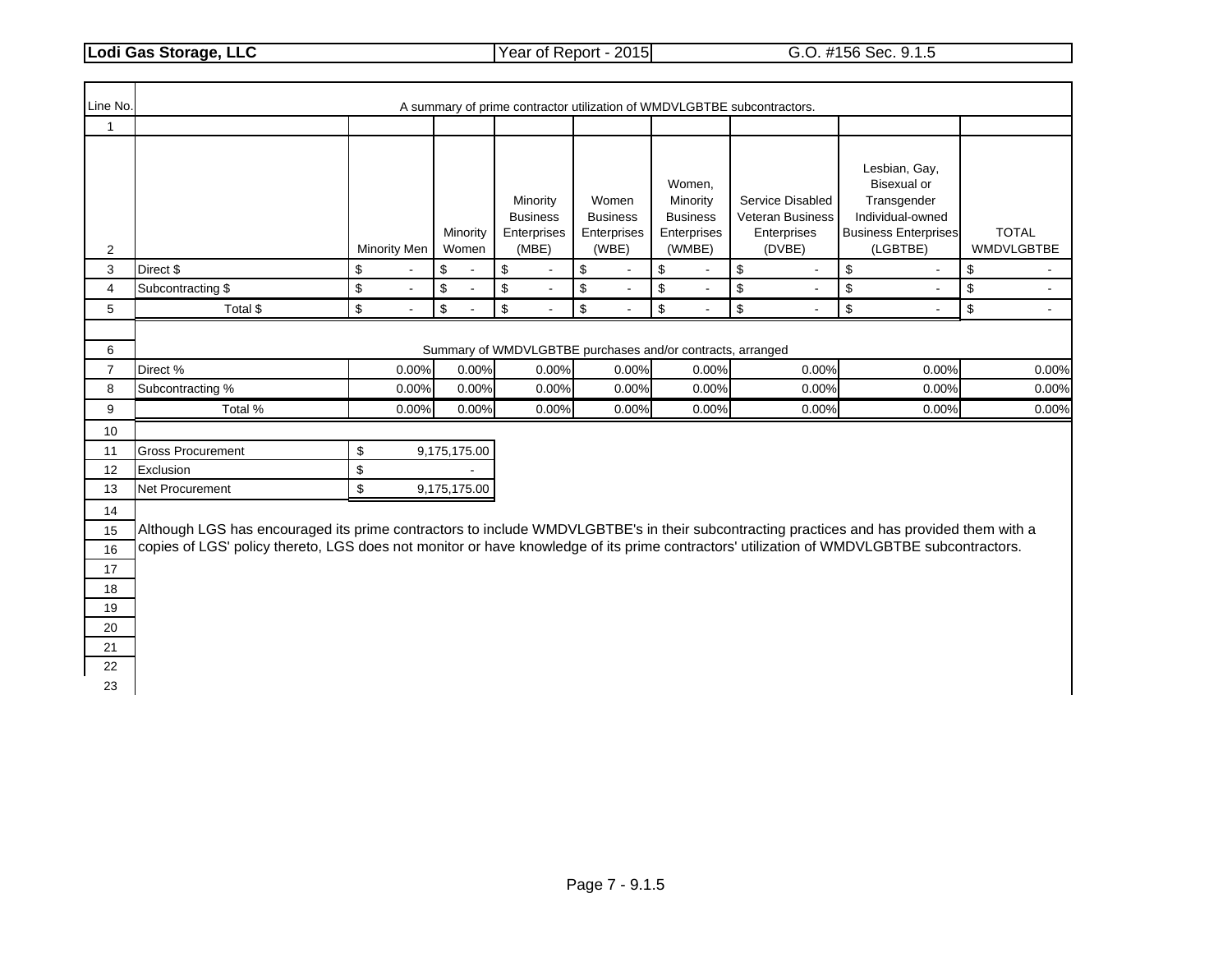| 2015<br>Lodi Gas Storage, LLC<br>#156 Sec. 9.1.6<br>Year of Report - $\sim$ |  |  |
|-----------------------------------------------------------------------------|--|--|
|                                                                             |  |  |

|                             | A list of WMDVLGBTBE complaints received during the past year, accompanied by a brief description of the nature of each complaint |
|-----------------------------|-----------------------------------------------------------------------------------------------------------------------------------|
|                             | Line No. and its resolution or current status.                                                                                    |
| $\mathbf{1}$                | LGS received no complaints during the last year.                                                                                  |
| $\sqrt{2}$                  |                                                                                                                                   |
| $\mathbf 3$                 |                                                                                                                                   |
| $\overline{\mathbf{4}}$     |                                                                                                                                   |
| $\,$ 5 $\,$                 |                                                                                                                                   |
| $\,6\,$<br>$\boldsymbol{7}$ |                                                                                                                                   |
| $\bf 8$                     |                                                                                                                                   |
| $\boldsymbol{9}$            |                                                                                                                                   |
| $10\,$                      |                                                                                                                                   |
| $11$                        |                                                                                                                                   |
| $12\,$                      |                                                                                                                                   |
| $13\,$                      |                                                                                                                                   |
| $14$                        |                                                                                                                                   |
| $15\,$<br>$16\,$            |                                                                                                                                   |
| $17\,$                      |                                                                                                                                   |
| $18\,$                      |                                                                                                                                   |
| $19$                        |                                                                                                                                   |
| $20\,$                      |                                                                                                                                   |
| $21\,$                      |                                                                                                                                   |
| $22\,$                      |                                                                                                                                   |
| $23\,$                      |                                                                                                                                   |
| $24\,$                      |                                                                                                                                   |
| 25<br>$26\,$                |                                                                                                                                   |
| $27\,$                      |                                                                                                                                   |
| ${\bf 28}$                  |                                                                                                                                   |
| $29\,$                      |                                                                                                                                   |
| $30\,$                      |                                                                                                                                   |
| 31                          |                                                                                                                                   |
| $32\,$                      |                                                                                                                                   |
| 33                          |                                                                                                                                   |
| 34                          |                                                                                                                                   |
| 35<br>36                    |                                                                                                                                   |
| $37\,$                      |                                                                                                                                   |
| 38                          |                                                                                                                                   |
| 39                          |                                                                                                                                   |
| $40\,$                      |                                                                                                                                   |
| 41                          |                                                                                                                                   |
| 42                          |                                                                                                                                   |
| 43                          |                                                                                                                                   |
| 44<br>45                    |                                                                                                                                   |
| 46                          |                                                                                                                                   |
| $47\,$                      |                                                                                                                                   |
| 48                          |                                                                                                                                   |
| 49                          |                                                                                                                                   |
| 50                          |                                                                                                                                   |
| 51                          |                                                                                                                                   |
| 52                          |                                                                                                                                   |
| 53                          |                                                                                                                                   |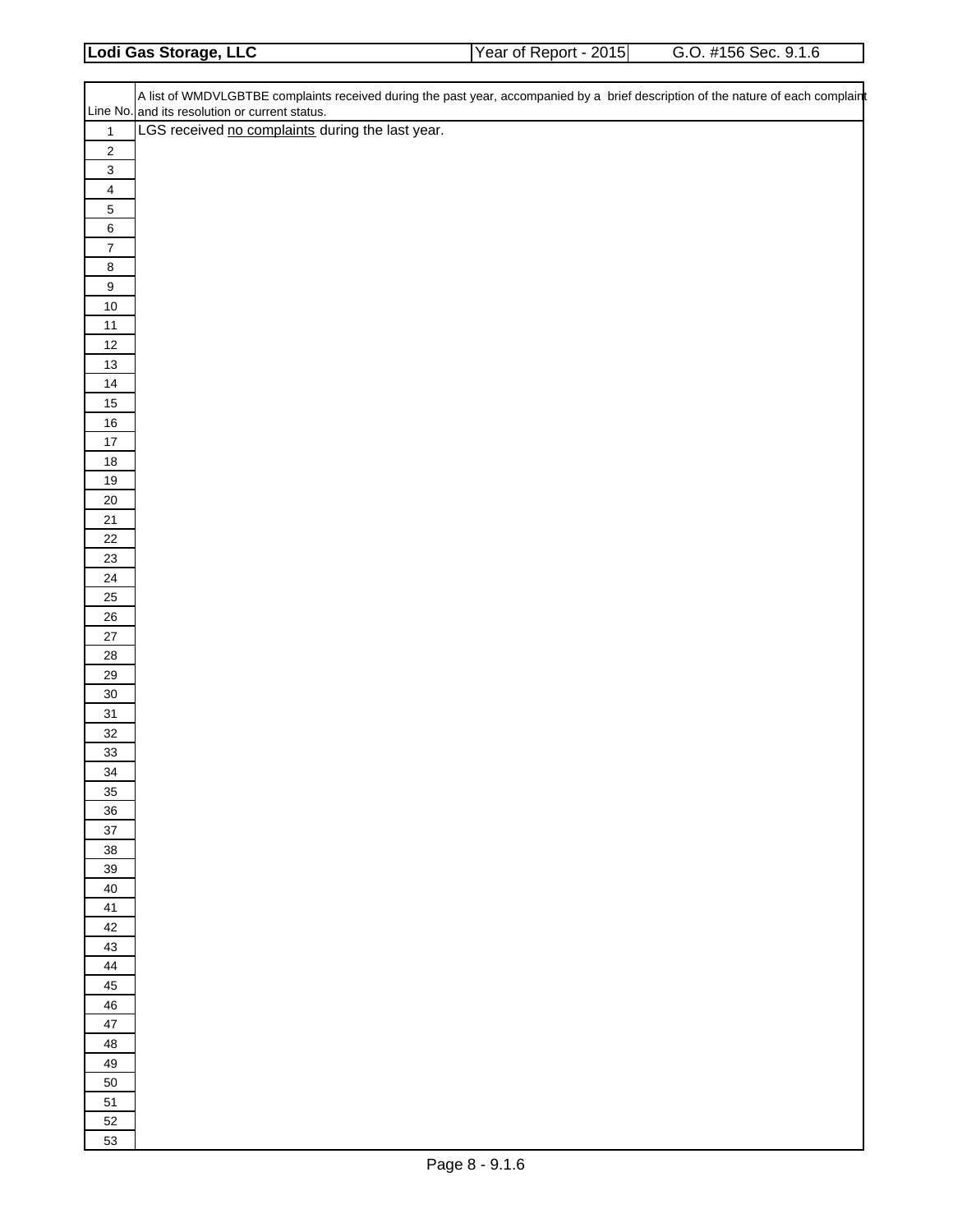| Lodi Gas Storage, LLC | Year of Report - 2015 G.O. #156 Sec. 9.1.7 & 9.1.9 |
|-----------------------|----------------------------------------------------|
|                       |                                                    |

A summary of purchases and/or contracts for products and services in excluded categories. Line No. **No excluded categories.** A justification for the continued existence of any "excluded category" of products or services which has been removed from the procurement dollar base used to set goals because of the established unavailability of WMDVLGBTBE suppliers. Such justification Line must include a description of any efforts made to find and/or recruit WMDVLGBTBE suppliers of products or services in the excluded No. category. **No excluded categories.**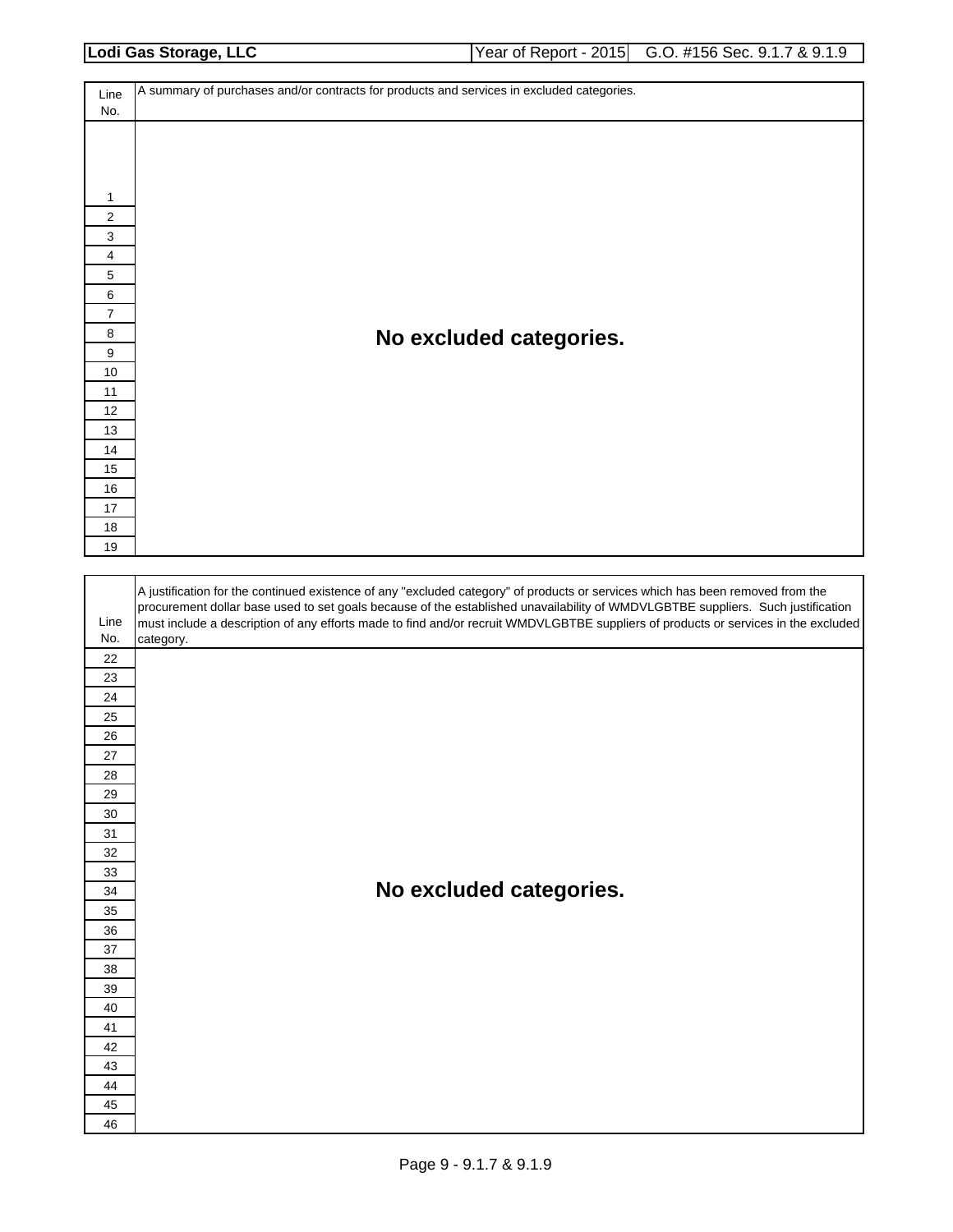| Lodi Gas Storage, LLC | 2015<br>Year of Report - $\epsilon$ . | #156 Sec. 9.1.8 |
|-----------------------|---------------------------------------|-----------------|
|                       |                                       |                 |

|                  | A description of any efforts made to recruit WMDVLGBTBE suppliers of products or services in procurement categories where<br>WMDVLGBTBE utilization has been low, such as legal and financial services, fuel procurement, and areas that are considered highly<br>Line No. technical in nature. |
|------------------|-------------------------------------------------------------------------------------------------------------------------------------------------------------------------------------------------------------------------------------------------------------------------------------------------|
| $\mathbf{1}$     | LGS downloaded the list of certified WMDVLGBTBE from the CPUC WMDVLGBTBE Clearinghouse and                                                                                                                                                                                                      |
| $\overline{2}$   | distributed it to those personnel responsible for purchasing or recommending purchases of products and/or                                                                                                                                                                                       |
|                  | services with a directive to include such suppliers whenever possible within the framework of quality, schedule, and                                                                                                                                                                            |
| $\mathbf{3}$     |                                                                                                                                                                                                                                                                                                 |
| $\overline{4}$   | cost.                                                                                                                                                                                                                                                                                           |
| $\,$ 5 $\,$      |                                                                                                                                                                                                                                                                                                 |
| 6                |                                                                                                                                                                                                                                                                                                 |
| $\boldsymbol{7}$ |                                                                                                                                                                                                                                                                                                 |
| 8                |                                                                                                                                                                                                                                                                                                 |
| 9                |                                                                                                                                                                                                                                                                                                 |
| 10               |                                                                                                                                                                                                                                                                                                 |
|                  |                                                                                                                                                                                                                                                                                                 |
| 11               |                                                                                                                                                                                                                                                                                                 |
| 12               |                                                                                                                                                                                                                                                                                                 |
| 13               |                                                                                                                                                                                                                                                                                                 |
| 14               |                                                                                                                                                                                                                                                                                                 |
| 15               |                                                                                                                                                                                                                                                                                                 |
| $16\,$           |                                                                                                                                                                                                                                                                                                 |
| 17               |                                                                                                                                                                                                                                                                                                 |
| $18\,$           |                                                                                                                                                                                                                                                                                                 |
| $19$             |                                                                                                                                                                                                                                                                                                 |
| 20               |                                                                                                                                                                                                                                                                                                 |
| 21               |                                                                                                                                                                                                                                                                                                 |
| 22               |                                                                                                                                                                                                                                                                                                 |
| 23               |                                                                                                                                                                                                                                                                                                 |
|                  |                                                                                                                                                                                                                                                                                                 |
| 24               |                                                                                                                                                                                                                                                                                                 |
| 25               |                                                                                                                                                                                                                                                                                                 |
| 26               |                                                                                                                                                                                                                                                                                                 |
| 27               |                                                                                                                                                                                                                                                                                                 |
| 28               |                                                                                                                                                                                                                                                                                                 |
| 29               |                                                                                                                                                                                                                                                                                                 |
| $30\,$           |                                                                                                                                                                                                                                                                                                 |
| 31               |                                                                                                                                                                                                                                                                                                 |
| 32               |                                                                                                                                                                                                                                                                                                 |
| 33               |                                                                                                                                                                                                                                                                                                 |
| 34               |                                                                                                                                                                                                                                                                                                 |
| 35               |                                                                                                                                                                                                                                                                                                 |
| 36               |                                                                                                                                                                                                                                                                                                 |
| 37               |                                                                                                                                                                                                                                                                                                 |
| 38               |                                                                                                                                                                                                                                                                                                 |
| 39               |                                                                                                                                                                                                                                                                                                 |
| 40               |                                                                                                                                                                                                                                                                                                 |
| 41               |                                                                                                                                                                                                                                                                                                 |
|                  |                                                                                                                                                                                                                                                                                                 |
| 42               |                                                                                                                                                                                                                                                                                                 |
| 43               |                                                                                                                                                                                                                                                                                                 |
| 44               |                                                                                                                                                                                                                                                                                                 |
| 45               |                                                                                                                                                                                                                                                                                                 |
| 46               |                                                                                                                                                                                                                                                                                                 |
| 47               |                                                                                                                                                                                                                                                                                                 |
| 48               |                                                                                                                                                                                                                                                                                                 |
| 49               |                                                                                                                                                                                                                                                                                                 |
| 50               |                                                                                                                                                                                                                                                                                                 |
| 51               |                                                                                                                                                                                                                                                                                                 |
| 52               |                                                                                                                                                                                                                                                                                                 |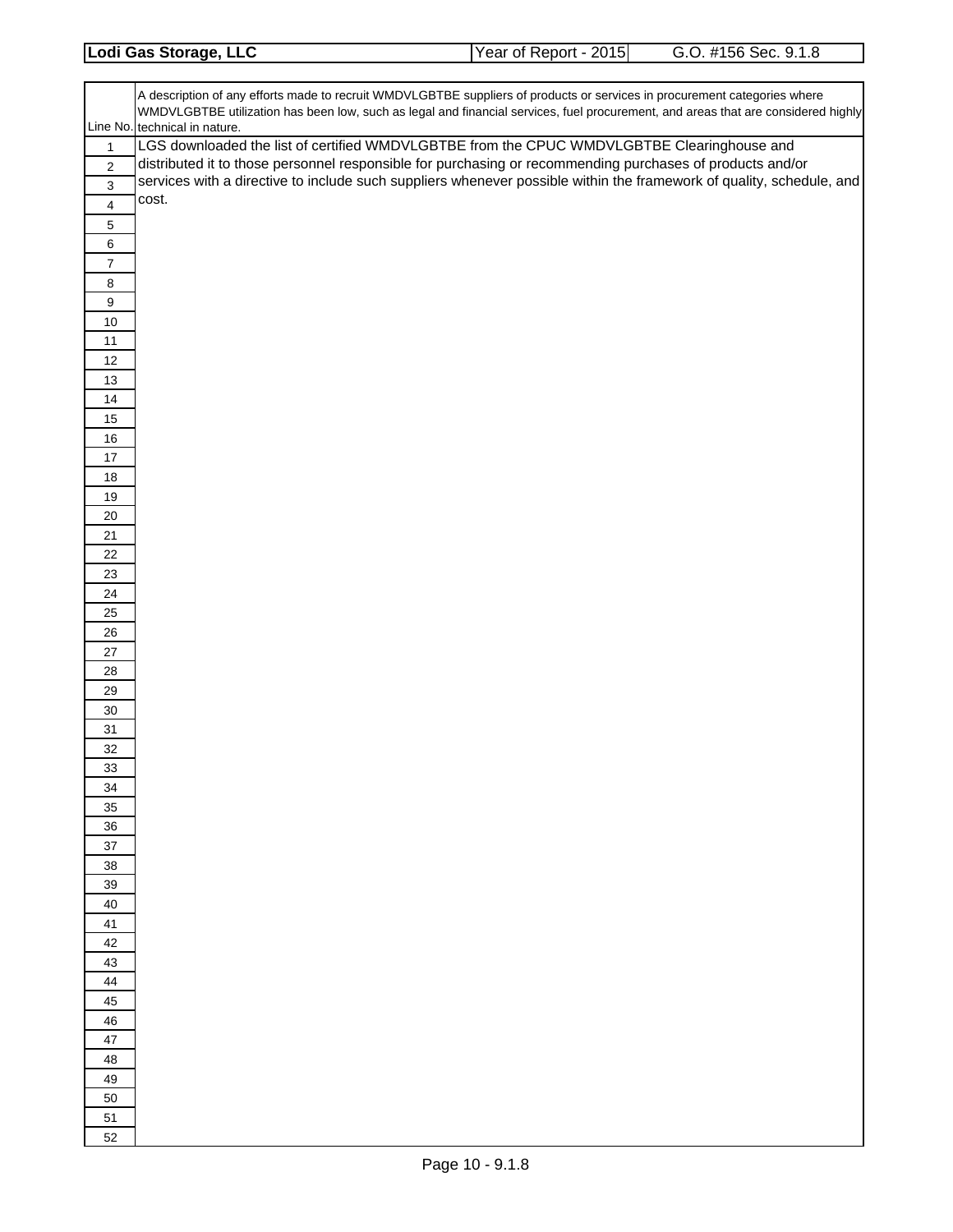#### Year of Report - 2015 (G.O. #156 Sec. 10.1.1) **Lodi Gas Storage, LLC WMDVLGBTBE ANNUAL SHORT, MID, AND LONG-TERM GOALS BY PRODUCTS AND SERVICES**

| Short-Term (2016) |                 |                                                            |                   |                                                     |                                                         |                                                                |                                                                                   |                                                                                                                   |                                   |
|-------------------|-----------------|------------------------------------------------------------|-------------------|-----------------------------------------------------|---------------------------------------------------------|----------------------------------------------------------------|-----------------------------------------------------------------------------------|-------------------------------------------------------------------------------------------------------------------|-----------------------------------|
| Line<br>No.       |                 | <b>Minority Men</b>                                        | Minority<br>Women | Minority<br><b>Business</b><br>Enterprises<br>(MBE) | Women<br><b>Business</b><br><b>Enterprises</b><br>(WBE) | Women,<br>Minority<br><b>Business</b><br>Enterprises<br>(WMBE) | Service<br><b>Disabled</b><br>Veteran<br><b>Business</b><br>Enterprises<br>(DVBE) | Lesbian, Gay,<br><b>Bisexual or</b><br>Transgender<br>Individual-owned<br><b>Business Enterprises</b><br>(LGBTBE) | <b>TOTAL</b><br><b>WMDVLGBTBE</b> |
|                   | Products        | 0.50%                                                      | 0.50%             | 1.00%                                               | 0.50%                                                   | 1.50%                                                          | 0.50%                                                                             | $0.00\%$                                                                                                          | 2.00%                             |
|                   |                 |                                                            |                   |                                                     |                                                         |                                                                |                                                                                   |                                                                                                                   |                                   |
| 2                 | <b>Services</b> | .50%                                                       | 1.00%             | 2.50%                                               | 2.00%                                                   | 4.50%                                                          | 1.00%                                                                             | 0.00%                                                                                                             | 5.50%                             |
|                   |                 | Summary of WMDVLGBTBE purchases and/or contracts, arranged |                   |                                                     |                                                         |                                                                |                                                                                   |                                                                                                                   |                                   |
| 3                 | Total           | 2.00%                                                      | 1.50%             | 3.50%                                               | 2.50%                                                   | 6.00%                                                          | 1.50%                                                                             | 0.00%                                                                                                             | 7.50%                             |

|               |                 | Mid-Term (2019)     |                   |                                                     |                                                  |                                                                |                                                                                   |                                                                                                            |                                   |
|---------------|-----------------|---------------------|-------------------|-----------------------------------------------------|--------------------------------------------------|----------------------------------------------------------------|-----------------------------------------------------------------------------------|------------------------------------------------------------------------------------------------------------|-----------------------------------|
| Line<br>No.   |                 | <b>Minority Men</b> | Minority<br>Women | Minority<br><b>Business</b><br>Enterprises<br>(MBE) | Women<br><b>Business</b><br>Enterprises<br>(WBE) | Women,<br>Minority<br><b>Business</b><br>Enterprises<br>(WMBE) | Service<br><b>Disabled</b><br>Veteran<br><b>Business</b><br>Enterprises<br>(DVBE) | Lesbian, Gay,<br>Bisexual or<br>Transgender<br>Individual-owned<br><b>Business Enterprises</b><br>(LGBTBE) | <b>TOTAL</b><br><b>WMDVLGBTBE</b> |
|               | Products        | 0.75%               | 0.75%             | 1.50%                                               | 0.75%                                            | 1.50%                                                          | 0.75%                                                                             | $0.00\%$                                                                                                   | 2.25%                             |
|               |                 |                     |                   |                                                     |                                                  |                                                                |                                                                                   |                                                                                                            |                                   |
| $\mathcal{P}$ | <b>Services</b> | 2.25%               | 1.50%             | 3.75%                                               | 3.00%                                            | 5.25%                                                          | 1.50%                                                                             | 0.00%                                                                                                      | 6.75%                             |
|               |                 |                     |                   |                                                     |                                                  |                                                                |                                                                                   |                                                                                                            |                                   |
| 3             | Гоtal           | 3.00%               | 2.25%             | 5.25%                                               | 3.75%                                            | 6.75%                                                          | 2.25%                                                                             | 0.00%                                                                                                      | 9.00%                             |

|               |                 |              | Long-Term (2021)  |                                                     |                                                  |                                                                |                                                                            |                                                                                                            |                                   |
|---------------|-----------------|--------------|-------------------|-----------------------------------------------------|--------------------------------------------------|----------------------------------------------------------------|----------------------------------------------------------------------------|------------------------------------------------------------------------------------------------------------|-----------------------------------|
| Line<br>No.   |                 | Minority Men | Minority<br>Women | Minority<br><b>Business</b><br>Enterprises<br>(MBE) | Women<br><b>Business</b><br>Enterprises<br>(WBE) | Women,<br>Minority<br><b>Business</b><br>Enterprises<br>(WMBE) | Service<br>Disabled<br>Veteran<br><b>Business</b><br>Enterprises<br>(DVBE) | Lesbian, Gay,<br>Bisexual or<br>Transgender<br>Individual-owned<br><b>Business Enterprises</b><br>(LGBTBE) | <b>TOTAL</b><br><b>WMDVLGBTBE</b> |
|               | Products        | 1.13%        | 1.13%             | 2.25%                                               | 1.13%                                            | 2.25%                                                          | 1.13%                                                                      | 0.00%                                                                                                      | 3.38%                             |
|               |                 |              |                   |                                                     |                                                  |                                                                |                                                                            |                                                                                                            |                                   |
| $\mathcal{P}$ | <b>Services</b> | 3.38%        | 2.25%             | 5.63%                                               | 4.50%                                            | 7.88%                                                          | 2.25%                                                                      | 0.00%                                                                                                      | 10.13%                            |
|               |                 |              |                   |                                                     |                                                  |                                                                |                                                                            |                                                                                                            |                                   |
| 3             | Total           | 4.50%        | 3.38%             | 7.88%                                               | 5.63%                                            | 10.13%                                                         | 3.38%                                                                      | 0.00%                                                                                                      | 13.50%                            |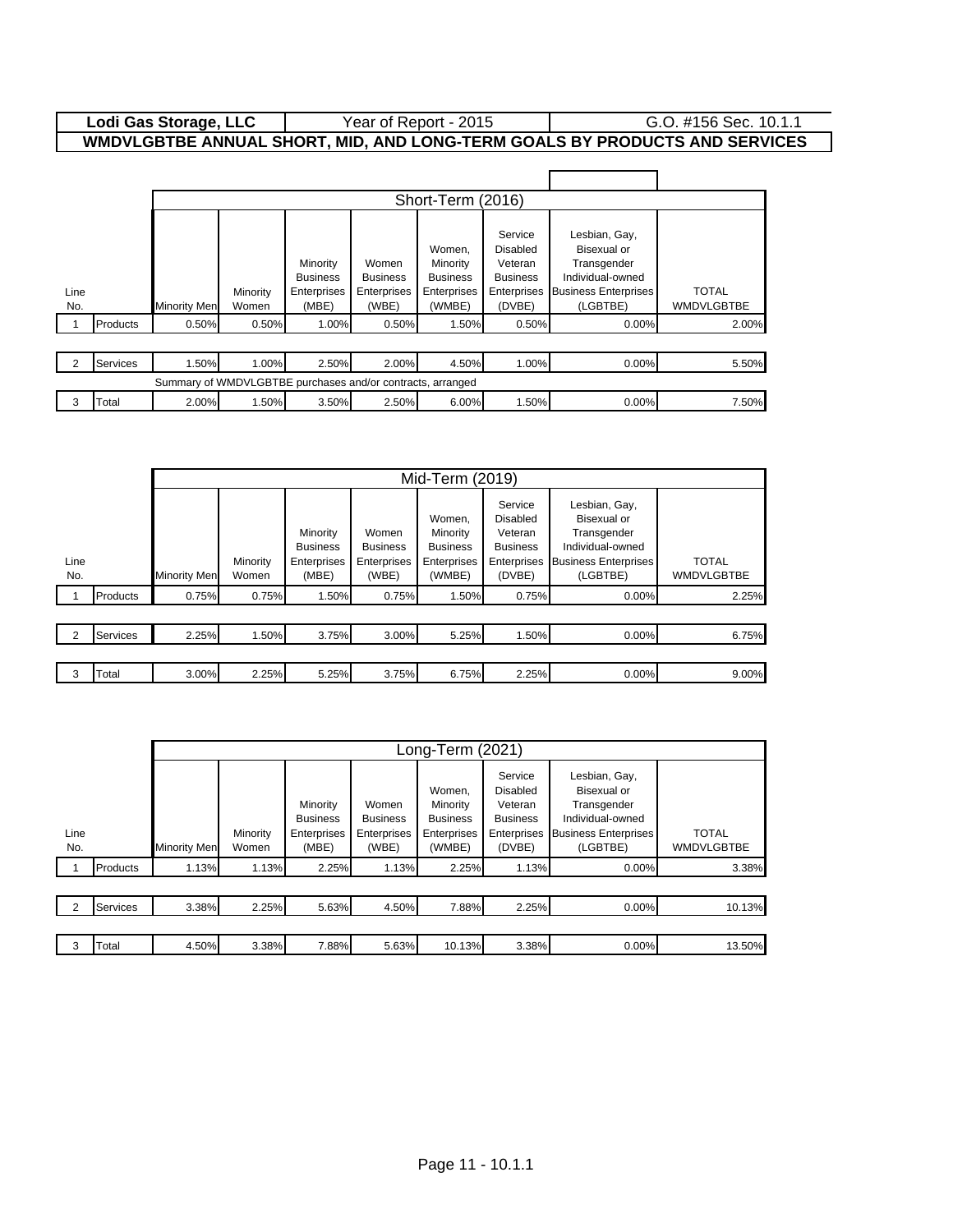| Line           | A description of WMDVLGBTBE program activities planned for the next calendar year                                             |
|----------------|-------------------------------------------------------------------------------------------------------------------------------|
| No.            | Internal program activities.                                                                                                  |
| 1              | The LGS WMDVLGBTBE outreach program will continue to consist primarily of training personnel on the availability of           |
| $\overline{2}$ | resources to assist them in locating and contracting with WMDVLGBTBE suppliers of products and services.                      |
| 3              |                                                                                                                               |
| 4              | Employees who have the responsibility and authority to purchase goods and/or services or to recommend the same will           |
| 5              | be provided with a listing of companies in the CPUC WMDVLGBTBE Clearinghouse as well as a link to the site. They              |
| 6              | will be encouraged to seek out these companies when making purchases or recommendations.                                      |
| $\overline{7}$ |                                                                                                                               |
| 8              |                                                                                                                               |
| 9              | Employees will be trained in how to use the CPUC Supplier Diversity database. This training will include how to downlo        |
| 10             | the listing and how to search the database to determine the most qualified companies.                                         |
| 11             |                                                                                                                               |
| 12             | Employees will be encouraged to evaluate suppliers based on the following criteria:                                           |
| 13             | Applicability of supply (does the company supply the needed products and/or services?)                                        |
| 14             | Quality (does the company provide products and/or services that meet the LGS quality standards?)                              |
| 15             | Cost (is the cost reasonable and competitive?)                                                                                |
| 16             |                                                                                                                               |
| 17             | Employees will be instructed that, when the above criteria have been met, to consider the WMDVLGBTBE suppliers as             |
| 18             | the preferred suppliers.                                                                                                      |
| 19             |                                                                                                                               |
| 20             | Any employee who identifies a WMDVLGBTBE supplier that is not included in the CPUC WMDVLGBTBE Clearinghouse                   |
| 21             | will be asked to bring this to the attention of the supervisor. Supervisors will in turn bring this to management's attention |
| 22             | Management will work with the supplier to put them in contact with the CPUC WMDVLGBTBE Clearinghouse in an                    |
| 23             | attempt to get them certified. Lack of certification will not preclude a supplier from providing services.                    |
| 24             |                                                                                                                               |
| 25             |                                                                                                                               |

| Line | A description of WMDVLGBTBE program activities planned for the next calendar year                                    |  |  |  |  |  |
|------|----------------------------------------------------------------------------------------------------------------------|--|--|--|--|--|
| No.  | External program activities.                                                                                         |  |  |  |  |  |
| 26   | LGS will attempt to identify the ownership structure of all suppliers of products and services.                      |  |  |  |  |  |
| 27   |                                                                                                                      |  |  |  |  |  |
| 28   | LGS will identify all WMDVLGBTBE suppliers who are currently certified in the CPUC WMDVLGBTBE Clearinghouse.         |  |  |  |  |  |
| 29   |                                                                                                                      |  |  |  |  |  |
| 30   |                                                                                                                      |  |  |  |  |  |
| 31   | Should a WMDVLGBTBE supplier be identified that is not included in the CPUC WMDVLGBTBE Clearinghouse, LGS            |  |  |  |  |  |
| 32   | will work with the supplier to put them in contact with the CPUC WMDVLGBTBE Clearinghouse in an attempt to get thern |  |  |  |  |  |
| 33   | certified. Lack of certification will not preclude a supplier from providing services.                               |  |  |  |  |  |
| 34   |                                                                                                                      |  |  |  |  |  |
| 35   |                                                                                                                      |  |  |  |  |  |
| 36   |                                                                                                                      |  |  |  |  |  |
| 37   |                                                                                                                      |  |  |  |  |  |
| 38   |                                                                                                                      |  |  |  |  |  |
| 39   |                                                                                                                      |  |  |  |  |  |
| 40   |                                                                                                                      |  |  |  |  |  |
| 41   |                                                                                                                      |  |  |  |  |  |
| 42   |                                                                                                                      |  |  |  |  |  |
| 43   |                                                                                                                      |  |  |  |  |  |
| 44   |                                                                                                                      |  |  |  |  |  |
| 45   |                                                                                                                      |  |  |  |  |  |
| 46   |                                                                                                                      |  |  |  |  |  |
| 47   |                                                                                                                      |  |  |  |  |  |
| 48   |                                                                                                                      |  |  |  |  |  |
| 49   |                                                                                                                      |  |  |  |  |  |
| 50   |                                                                                                                      |  |  |  |  |  |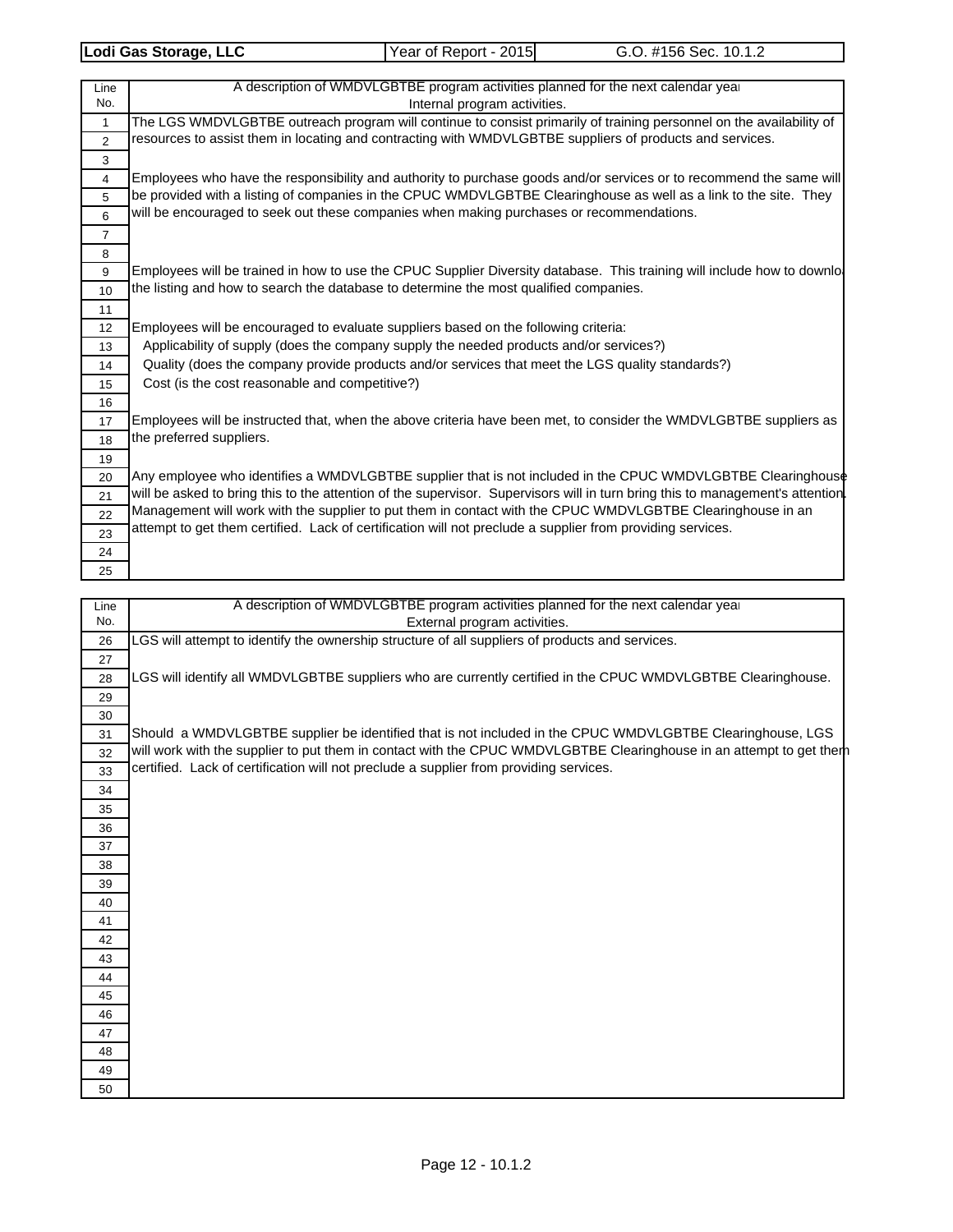| Lodi Gas Storage, LLC | Year of Report - 2015 | G.O. #156 Sec. 10.1.3 |
|-----------------------|-----------------------|-----------------------|
|                       |                       |                       |

|                           | Plans for recruiting WMDVLGBTBE suppliers of products or services in procurement categories where WMDVLGBTBE utilization has         |
|---------------------------|--------------------------------------------------------------------------------------------------------------------------------------|
|                           | Line No. been low, such as legal and financial services, fuel procurement, and areas that are considered highly technical in nature. |
| $\mathbf{1}$              | LGS will utilize the SIC codes in the CPUC WMDVLGBTBE Clearinghouse in an effort to find qualified                                   |
| $\boldsymbol{2}$          | WMDVLGBTBE suppliers. Should a WMDVLGBTBE supplier be identified that is not included in the CPUC                                    |
| $\ensuremath{\mathsf{3}}$ | WMDVLGBTBE Clearinghouse, LGS will work with the supplier to put them in contact with the CPUC                                       |
| $\overline{4}$            | WMDVLGBTBE Clearinghouse in an attempt to get them certified. Lack of certification will not preclude a supplier                     |
| $\sqrt{5}$                | from providing services.                                                                                                             |
| 6                         |                                                                                                                                      |
| $\boldsymbol{7}$          |                                                                                                                                      |
| 8                         |                                                                                                                                      |
| $\boldsymbol{9}$          |                                                                                                                                      |
| 10                        |                                                                                                                                      |
| 11<br>12                  |                                                                                                                                      |
| 13                        |                                                                                                                                      |
| 14                        |                                                                                                                                      |
| 15                        |                                                                                                                                      |
| 16                        |                                                                                                                                      |
| $17$                      |                                                                                                                                      |
| 18                        |                                                                                                                                      |
| 19                        |                                                                                                                                      |
| $20\,$                    |                                                                                                                                      |
| 21                        |                                                                                                                                      |
| 22                        |                                                                                                                                      |
| 23                        |                                                                                                                                      |
| 24                        |                                                                                                                                      |
| 25                        |                                                                                                                                      |
| 26<br>27                  |                                                                                                                                      |
| 28                        |                                                                                                                                      |
| 29                        |                                                                                                                                      |
| 30                        |                                                                                                                                      |
| 31                        |                                                                                                                                      |
| 32                        |                                                                                                                                      |
| 33                        |                                                                                                                                      |
| 34                        |                                                                                                                                      |
| 35                        |                                                                                                                                      |
| 36                        |                                                                                                                                      |
| 37                        |                                                                                                                                      |
| 38                        |                                                                                                                                      |
| 39                        |                                                                                                                                      |
| 40<br>41                  |                                                                                                                                      |
| 42                        |                                                                                                                                      |
| 43                        |                                                                                                                                      |
| 44                        |                                                                                                                                      |
| 45                        |                                                                                                                                      |
| 46                        |                                                                                                                                      |
| 47                        |                                                                                                                                      |
| 48                        |                                                                                                                                      |
| 49                        |                                                                                                                                      |
| 50                        |                                                                                                                                      |
| 51                        |                                                                                                                                      |
| 52                        |                                                                                                                                      |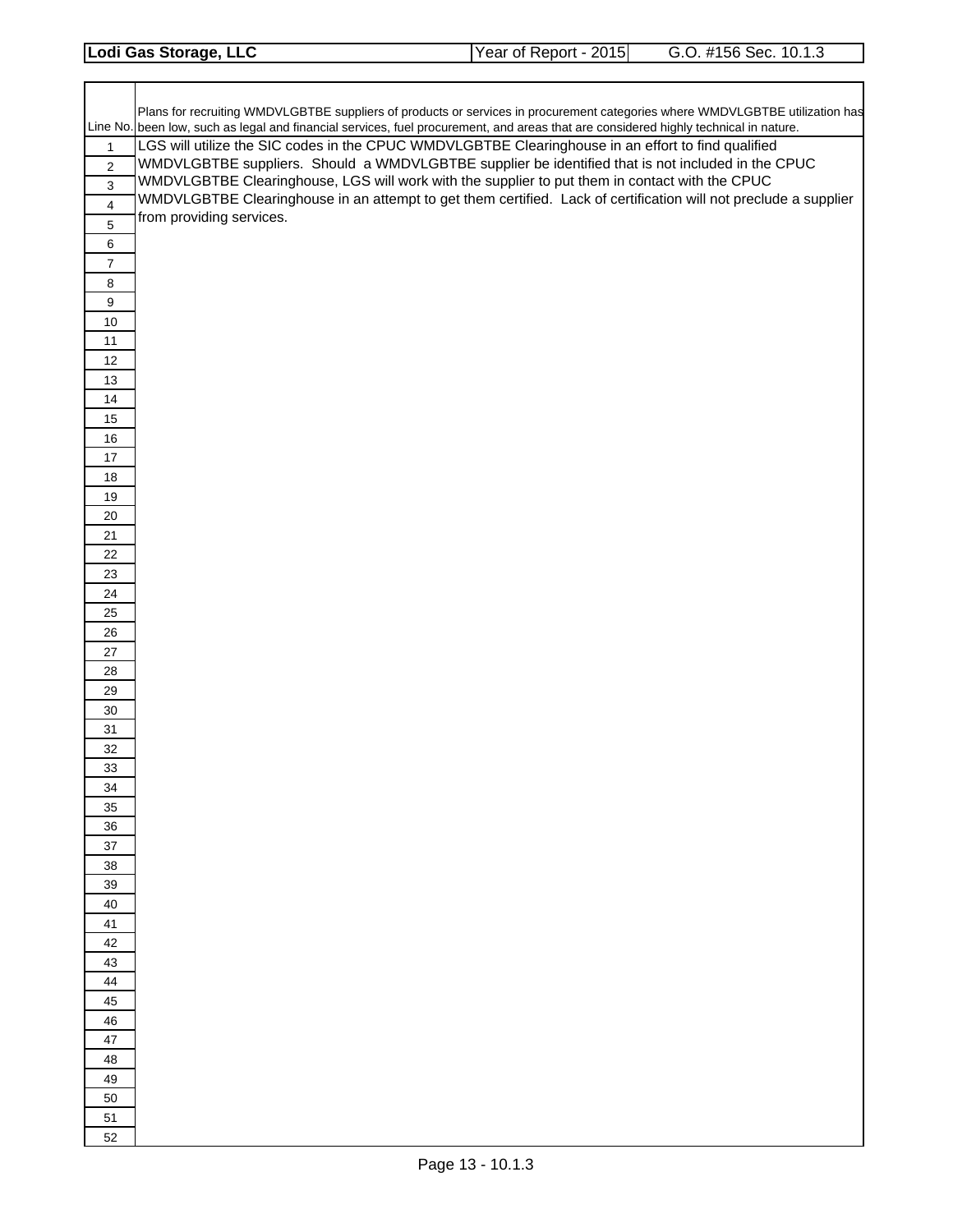| Lodi Gas Storage, LLC | Year of Report - 2015 | G.O. #156 Sec. 10.1.4 |
|-----------------------|-----------------------|-----------------------|
|                       |                       |                       |

|                                                      | Plans for seeking and/or recruiting WMDVLGBTBE suppliers of any "excluded category" of products or services which has been             |
|------------------------------------------------------|----------------------------------------------------------------------------------------------------------------------------------------|
|                                                      | Line No. removed from the procurement dollar base used to set goals because of the established unavailability of WMDVLGBTBE suppliers. |
| $\mathbf{1}$                                         | No excluded categories.                                                                                                                |
| $\sqrt{2}$                                           |                                                                                                                                        |
| $\ensuremath{\mathsf{3}}$<br>$\overline{\mathbf{4}}$ |                                                                                                                                        |
| $\overline{5}$                                       |                                                                                                                                        |
| $\,6\,$                                              |                                                                                                                                        |
| $\overline{7}$                                       |                                                                                                                                        |
| $\bf 8$                                              |                                                                                                                                        |
| $\boldsymbol{9}$                                     |                                                                                                                                        |
| $10\,$                                               |                                                                                                                                        |
| 11                                                   |                                                                                                                                        |
| $12\,$                                               |                                                                                                                                        |
| $13$                                                 |                                                                                                                                        |
| $14$                                                 |                                                                                                                                        |
| $15\,$<br>$16\,$                                     |                                                                                                                                        |
| $17\,$                                               |                                                                                                                                        |
| $18\,$                                               |                                                                                                                                        |
| $19$                                                 |                                                                                                                                        |
| $20\,$                                               |                                                                                                                                        |
| 21                                                   |                                                                                                                                        |
| 22                                                   |                                                                                                                                        |
| 23                                                   |                                                                                                                                        |
| 24                                                   |                                                                                                                                        |
| 25                                                   |                                                                                                                                        |
| $26\,$<br>$27\,$                                     |                                                                                                                                        |
| 28                                                   |                                                                                                                                        |
| 29                                                   |                                                                                                                                        |
| $30\,$                                               |                                                                                                                                        |
| 31                                                   |                                                                                                                                        |
| 32                                                   |                                                                                                                                        |
| 33                                                   |                                                                                                                                        |
| 34                                                   |                                                                                                                                        |
| 35                                                   |                                                                                                                                        |
| 36                                                   |                                                                                                                                        |
| $37\,$<br>38                                         |                                                                                                                                        |
| 39                                                   |                                                                                                                                        |
| 40                                                   |                                                                                                                                        |
| 41                                                   |                                                                                                                                        |
| 42                                                   |                                                                                                                                        |
| 43                                                   |                                                                                                                                        |
| 44                                                   |                                                                                                                                        |
| 45                                                   |                                                                                                                                        |
| 46                                                   |                                                                                                                                        |
| 47                                                   |                                                                                                                                        |
| 48<br>49                                             |                                                                                                                                        |
| 50                                                   |                                                                                                                                        |
| 51                                                   |                                                                                                                                        |
| 52                                                   |                                                                                                                                        |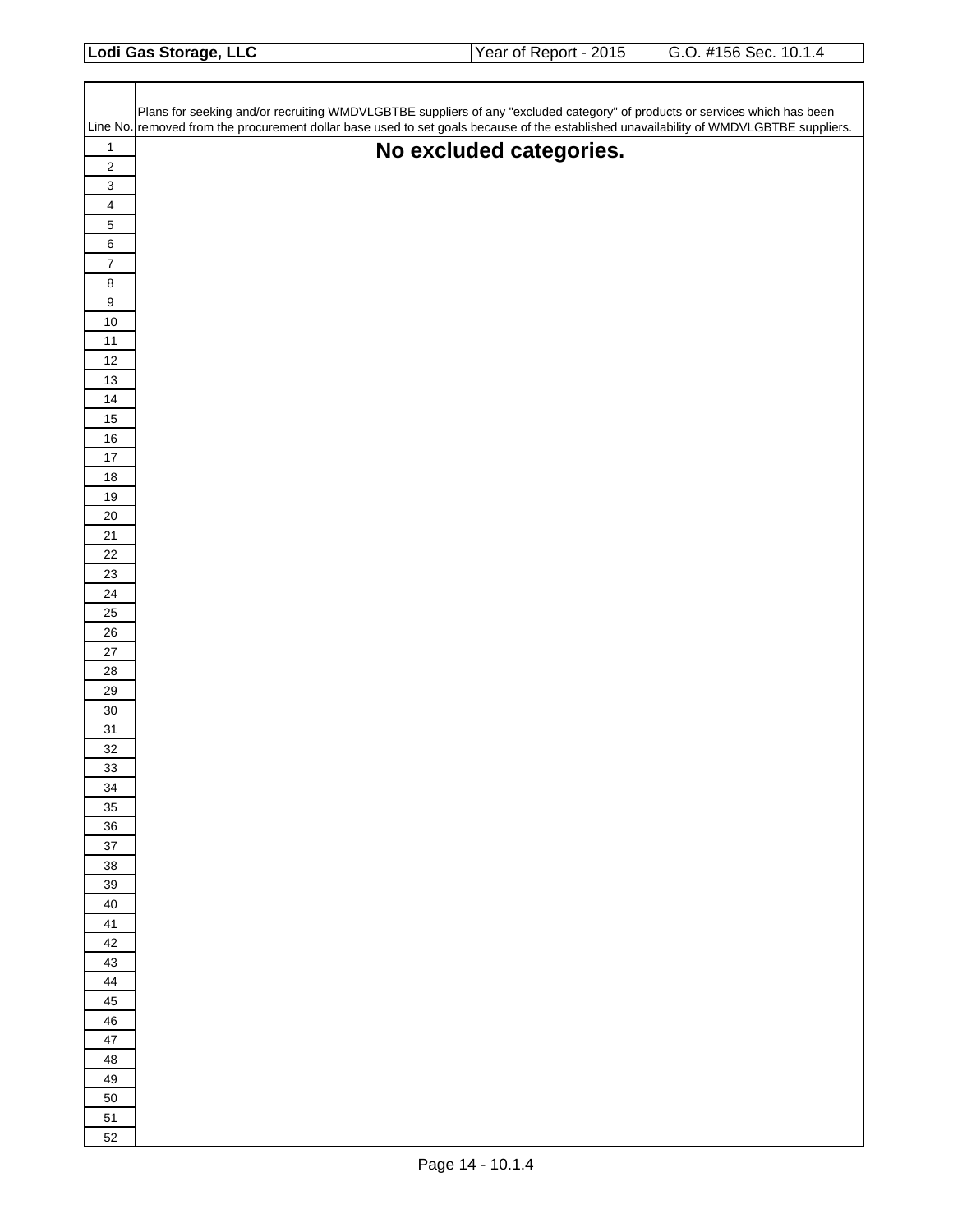| Lodi Gas Storage, LLC | Year of Report - 2015 | #156 Sec.<br>10.1.5<br>G.O |
|-----------------------|-----------------------|----------------------------|
|                       |                       |                            |

|                  | Plans for encouraging both prime contractors and grantees to engage WMDVLGBTBE's in subcontracts in all categories which provide<br>Line No. subcontracting opportunities. |  |  |  |
|------------------|----------------------------------------------------------------------------------------------------------------------------------------------------------------------------|--|--|--|
| $\mathbf{1}$     | LGS will continue to provide its WMDVLGBTBE Policy in all bid documents. In addition, LGS will inform potential                                                            |  |  |  |
| $\overline{2}$   | prime contractors that their use of WMDVLGBTBE suppliers will be taken into account in the bid conditioning                                                                |  |  |  |
| $\sqrt{3}$       | process. LGS will continue to encourage diversity of ownership in the various sub-contractor suppliers.                                                                    |  |  |  |
| $\overline{4}$   |                                                                                                                                                                            |  |  |  |
| $\,$ 5 $\,$      |                                                                                                                                                                            |  |  |  |
| $\,6\,$          |                                                                                                                                                                            |  |  |  |
| $\overline{7}$   |                                                                                                                                                                            |  |  |  |
| $\bf 8$          |                                                                                                                                                                            |  |  |  |
| $\boldsymbol{9}$ |                                                                                                                                                                            |  |  |  |
| $10$             |                                                                                                                                                                            |  |  |  |
| $11$             |                                                                                                                                                                            |  |  |  |
| 12               |                                                                                                                                                                            |  |  |  |
| $13$             |                                                                                                                                                                            |  |  |  |
| 14               |                                                                                                                                                                            |  |  |  |
| 15               |                                                                                                                                                                            |  |  |  |
| 16<br>$17$       |                                                                                                                                                                            |  |  |  |
| $18$             |                                                                                                                                                                            |  |  |  |
| 19               |                                                                                                                                                                            |  |  |  |
| $20\,$           |                                                                                                                                                                            |  |  |  |
| 21               |                                                                                                                                                                            |  |  |  |
| 22               |                                                                                                                                                                            |  |  |  |
| 23               |                                                                                                                                                                            |  |  |  |
| 24               |                                                                                                                                                                            |  |  |  |
| 25               |                                                                                                                                                                            |  |  |  |
| 26               |                                                                                                                                                                            |  |  |  |
| 27               |                                                                                                                                                                            |  |  |  |
| 28               |                                                                                                                                                                            |  |  |  |
| 29<br>$30\,$     |                                                                                                                                                                            |  |  |  |
| 31               |                                                                                                                                                                            |  |  |  |
| $32\,$           |                                                                                                                                                                            |  |  |  |
| 33               |                                                                                                                                                                            |  |  |  |
| 34               |                                                                                                                                                                            |  |  |  |
| 35               |                                                                                                                                                                            |  |  |  |
| 36               |                                                                                                                                                                            |  |  |  |
| $37\,$           |                                                                                                                                                                            |  |  |  |
| 38               |                                                                                                                                                                            |  |  |  |
| 39               |                                                                                                                                                                            |  |  |  |
| 40               |                                                                                                                                                                            |  |  |  |
| 41               |                                                                                                                                                                            |  |  |  |
| 42               |                                                                                                                                                                            |  |  |  |
| 43<br>44         |                                                                                                                                                                            |  |  |  |
| 45               |                                                                                                                                                                            |  |  |  |
| 46               |                                                                                                                                                                            |  |  |  |
| 47               |                                                                                                                                                                            |  |  |  |
| 48               |                                                                                                                                                                            |  |  |  |
| 49               |                                                                                                                                                                            |  |  |  |
| 50               |                                                                                                                                                                            |  |  |  |
| 51               |                                                                                                                                                                            |  |  |  |
| 52               |                                                                                                                                                                            |  |  |  |